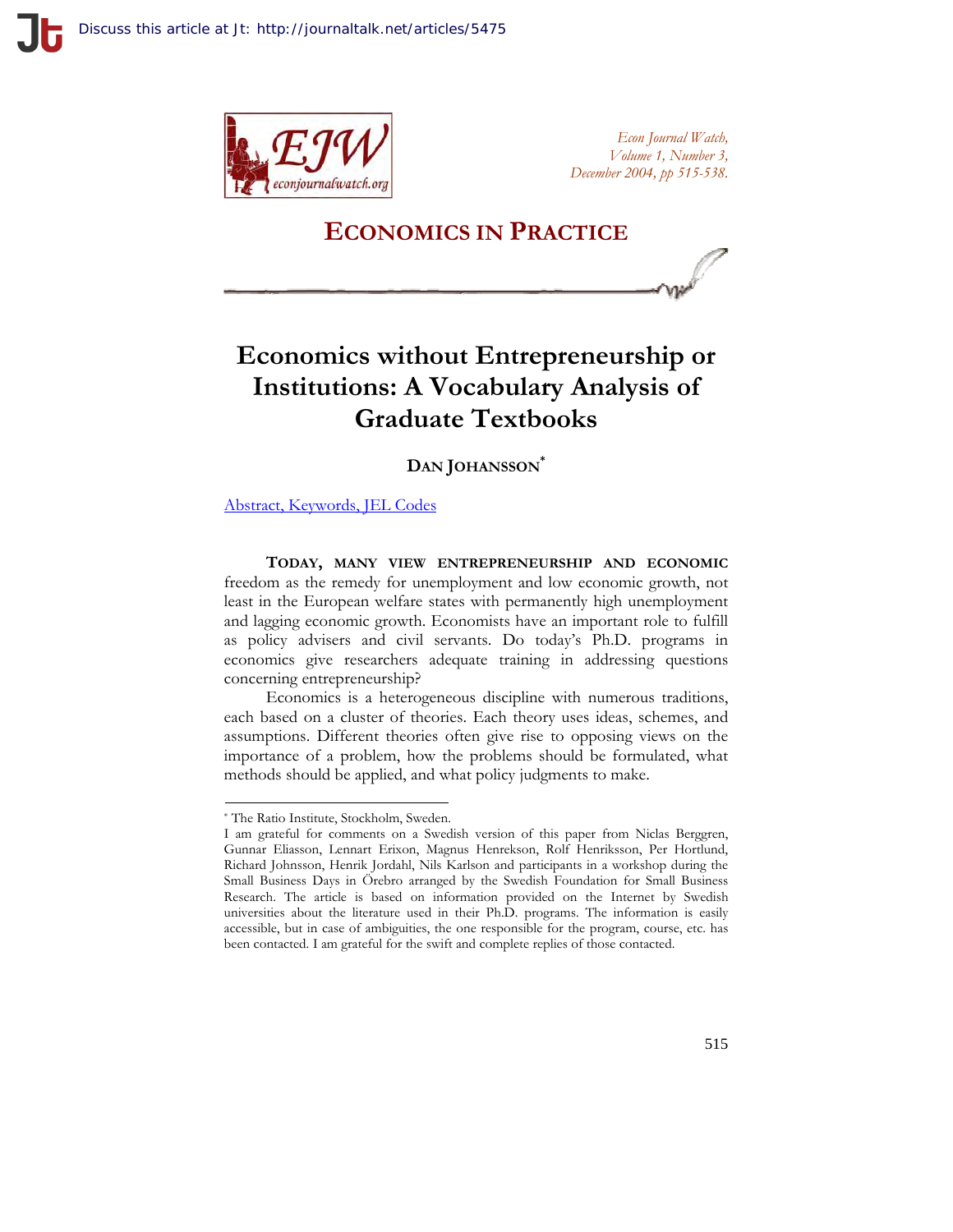Theories are presented in textbooks. A textbook's index includes key words that indicate the structure of the theory, its method, and which problems it identifies as important. Words not appearing in a textbook's index are words not important in the theoretical structures within the book. We get an idea of what the textbook's theories do *not* consider to be important or have not yet captured. What is *not* written could be at least as telling as what is written.

My purpose is to investigate whether entrepreneurship-rich and institutions-rich theories are part of economics Ph.D. programs. I investigate whether key words appear in the index of the textbooks used in Sweden's economics Ph.D. programs.

The investigation covers all economics Ph.D. programs in Sweden for the academic year 2003-04. The investigation is not specific to Sweden, however, because Ph.D. programs in Sweden are a lot like programs in the United States. Nearly all of the textbooks examined are written by economists in the United States. The textbooks in Sweden are books familiar to Ph.D. students in the United States and elsewhere. So the Swedish aspect of this investigation is inessential. The investigation treats the dominant mainstrain style of Ph.D. program, regardless of where on the globe it is situated.

The investigation covers the required courses in microeconomics and macroeconomics and courses in industrial organization (I/O). The required courses in microeconomics and macroeconomics present the theoretical foundation that everyone is supposed to know. Industrial organization is about industrial structure, competition, and development, so here especially students ought to encounter theories involving entrepreneurship and institutions.

Textbooks represent received theory, while articles are developments of theory and may or may not be fully received at a later point in time. Thus, articles are not included in the investigation.

### **THE DUAL LACUNAE: ENTREPRENEURSHIP AND INSTITUTIONS**

The terms naturally break down into dual sets. One deals with knowledge and discovery: *entrepreneur*, *innovation*, *invention*, *tacit knowledge,* and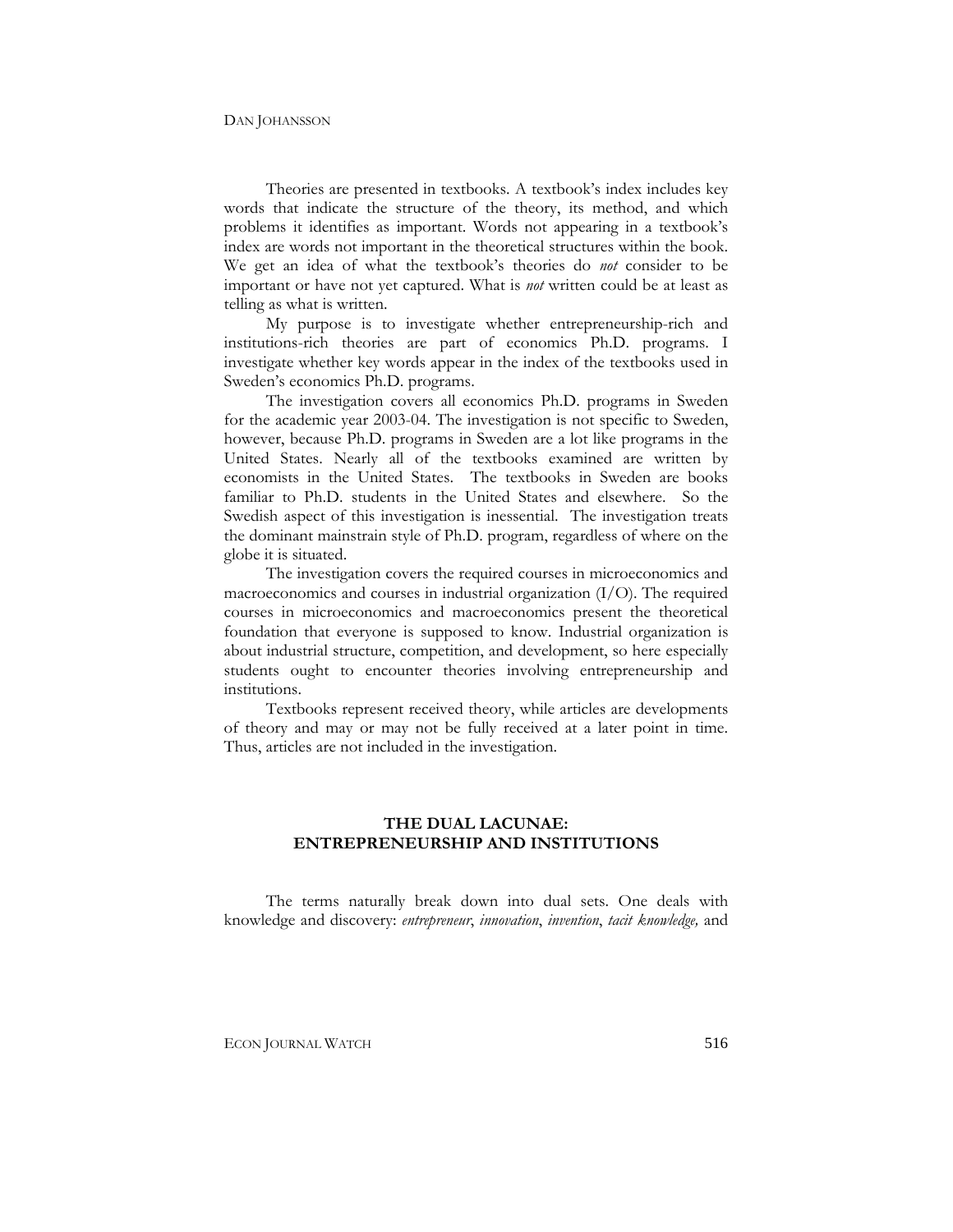*bounded rationality*. The other deals with social rules: *institutions, property rights,*  and *economic freedom*.

### **Entrepreneurship**

In the history of economic thought, the entrepreneur and entrepreneurship have often been at the very center of analysis. Entrepreneurship was already discussed during Antiquity. The French 18th century economist Richard Cantillon was the first to integrate the entrepreneur into economic theory. Cantillon defined the entrepreneur as the one who took on business risk and took initiative to exploit business opportunities (Hebért and Link 1989). It was in connection with the growing dominance of the mathematical approach that the entrepreneur was removed from "mainstream economics". This disappearance has been much noted. Just a few of the authors who explore the eradication the entrepreneur, usually indicting modern economics for it, include Schumpeter 1942: 86, Baumol 1968, Casson 1982, Barreto 1989, Hebért and Link 1982, Kirzner 1973: 26-26, Blaug 1986 (chap. 12), and Machovec 1995.

The entrepreneur plays a fundamental role in Austrian, Institutional and Schumpeterian theory, theories outside the mainstream paradigm. However, there is no universally accepted definition of the entrepreneur or of the entrepreneurial function. Seminal contributions have been made by Knight (1921), who defines the entrepreneur as the one who takes on genuine uncertainty,<sup>1</sup> and Kirzner (1973, 1997), who defines entrepreneurship as the faculty of discovering pure profit opportunities.

But, perhaps, Schumpeter has had the largest influence on today's research on the role of entrepreneurs. For Schumpeter, entrepreneurs generate and use new knowledge about how to better satisfy consumers in more efficient ways, driving economic development. He distinguishes between *invention* (coming up with a novel idea) and *innovation* (putting the invention to work). The entrepreneurial function is realized in innovation, actually introducing the invention into the economic system. This function is fundamental. Schumpeter lays out five broad categories of innovations:

<sup>1</sup> Risk is defined as a random event with a known distribution, while genuine uncertainty is a random event with an unknown distribution. The critical difference is that risk is insurable, while uncertainty is not.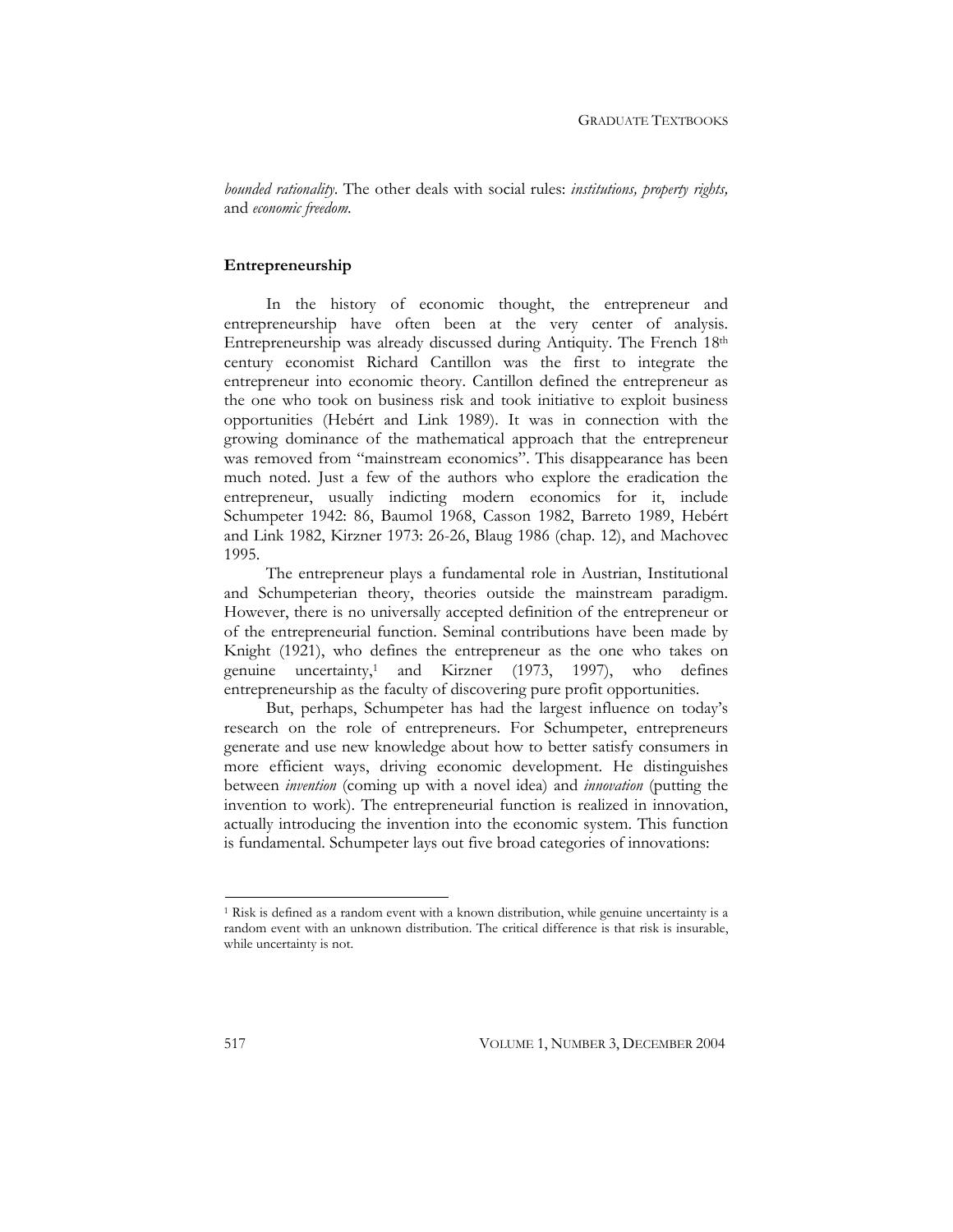- 1. The introduction of a new good that is one with which consumers are not yet familiar - or of a new quality of a good.
- 2. The introduction of a new method of production, that is one not yet tested by experience in the branch of manufacture concerned, which need by no means be founded upon a discovery scientifically new, and can also exist in a new way of handling a commodity commercially.
- 3. The opening of a new market, that is a market into which the particular branch of manufacture of the country in question has not previously entered, whether or not this market has existed before.
- 4. The conquest of a new source of supply of raw materials or halfmanufactured goods, again irrespective of whether this source already exists or whether it has first to be created.
- 5. The carrying out of the new organisation of any industry, like the creation of a monopoly position (for example through trustification) or the breaking up of a monopoly position. (Schumpeter 1934, 66)

Schumpeter stresses the importance of the organizational innovations bookkeeping and the stock company for the growth of the West. In fact, the more or less spontaneous development of private property rights in the West, which laid the foundation for its leading position (e.g. North and Thomas 1973; Rosenberg and Birdzell 1986), can be regarded as institutional innovations. It may be argued that institutional innovations are fundamental for technical ones. The actions of the entrepreneurs induce, in Schumpeter's (1942) words, creative destruction; old businesses are challenged by, and eventually replaced by, new ones.

According to this tradition, the entrepreneur can be seen not only as a factor of production, but as the most important factor of production. The reason is that he or she allocates all factors of production, including his own energy, attention, and vision, which makes it very special (Pelikan 1993). It works as a lever on the rate of return of all factors of production.

The entrepreneurial faculty is scarce and unequally distributed among the population, in quantity as well as in quality. Every entrepreneur is *boundedly rational*, i.e. he has a limited capacity to analyze and act on information (Simon 1955, 1990). Important parts of the faculty are *tacit*, impossible to articulate (Polanyi 1967). There are a limited number of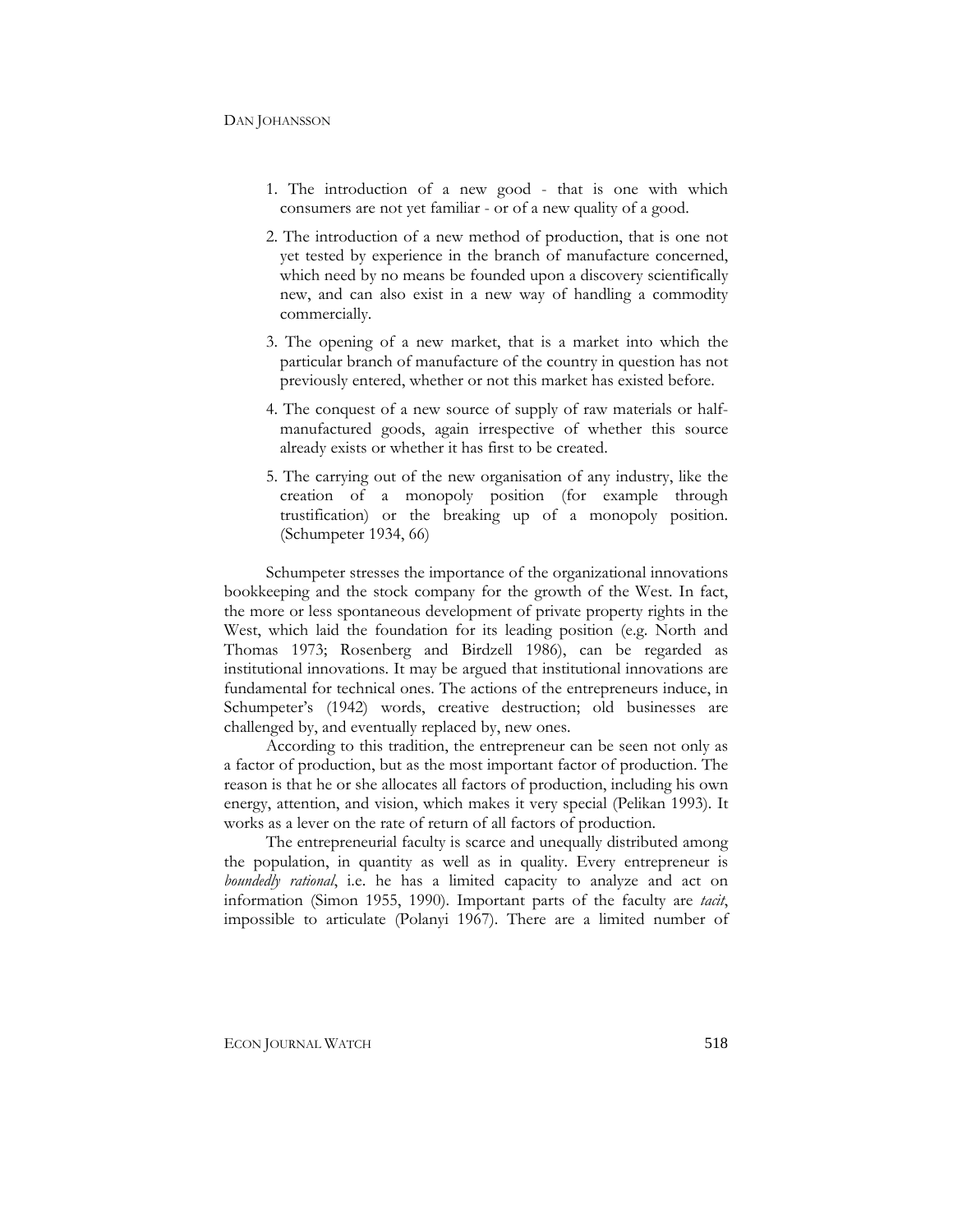entrepreneurs who can carry out a limited number of entrepreneurial activities.

### **Institutions**

It matters whether entrepreneurship is active, and if so, whether it is used productively, unproductively or destructively (Baumol 1990, Bhagwati 1982, Murphy *et al* 1991). The vitality of entrepreneurship relates directly to our second set of terms: *institutions*, *property rights*, and *economic freedom*.

Society's institutions – the rules of the game – largely determine the incentives of the entrepreneurs and thereby guide their actions. Private property rights are one of the most important institutions. The institutions to a large degree correspond to the degree of economic freedom, for instance, freedom of enterprise, the right for an individual to be an entrepreneur at all.

The clearest exponent of institutional theory and the importance of economic freedom is probably Adam Smith. The principal policy answer Smith gives to his query about the causes of the wealth of nations is economic freedom and the security of property rights. Boiled down to a single message, Smithian growth theory says freedom causes growth.2

There are many strands of institutional theory in the Smithian vein. Here I mention just a few. In the tradition of Ronald Coase, Armen Alchian, and Harold Demsetz, many property-rights economists like Terry Anderson and P. J. Hill interpret economic developments with the logic of property rights. Many economic historians like Robert Higgs and Douglass North make property rights and institutions the cornerstones of their historical explanations. Many policy economists like Sam Peltzman do serious empirical research on how regulations attenuate property rights and affect activity. Many Austrian, Public Choice, and New Institutionalist economists interpret economic topics with the logic of property rights and freedom of contract. These economists use words like *property rights* and *freedom*, not as policy judgments but as *analytic categories*.

Institutional theory looks upon growth as a process of knowledge accretion driven by entrepreneurs, whose behaviors are conditioned by institutions in general and by private property rights in particular (Kasper

<sup>2</sup> Smith identifies various factors that cause growth, and explains, in terms of other factors, *why* freedom causes growth, and even says that in some exceptional cases freedom should be contravened. But the main theory is that freedom causes growth.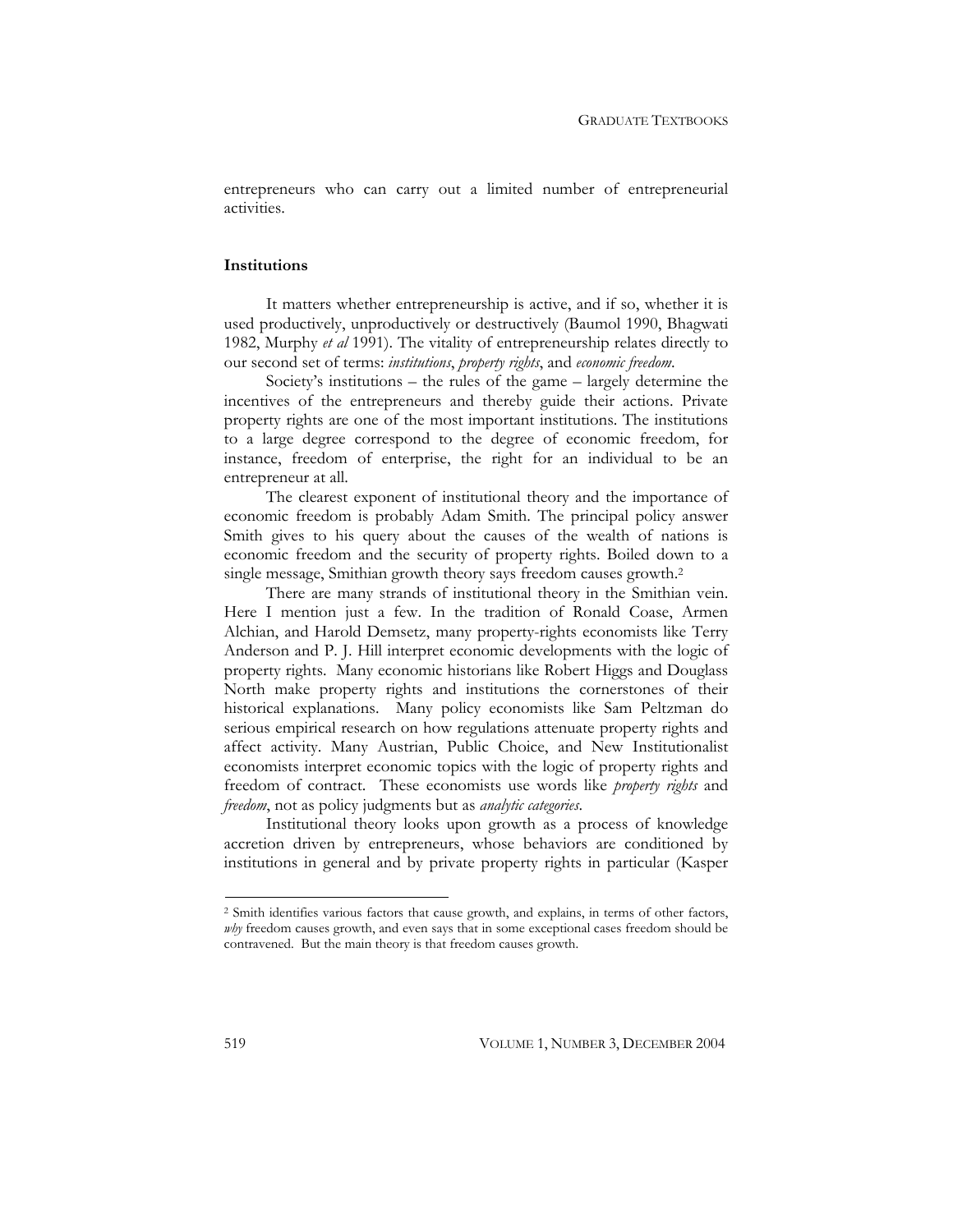and Streit 1998). Recent empirical support for the importance of institutions comes from the fall of the planned economies and other fullscale "experiments" where countries have applied different growth strategies, systematic analyses of the question why economic growth does not take off in some developing countries (e.g. De Soto 2000), and extensive economic-historical studies (e.g. North and Thomas 1973, Rosenberg and Birdzell 1986, Mokyr 1990).

### **The Duality between the Lacunae**

It is no coincidence that dominant mainstream economics has the dual lacunae of entrepreneurship and institutions. Equilibrium thinking is essentially a system of mathematical functions. The mathematical representation of the theory rests on a number of axioms. Barreto (1989) writes:

> The confrontation between the basic axioms and the entrepreneur leaves two possibilities: to accept the entrepreneur and reject the modern theory of the firm, or to reject the entrepreneur and maintain allegiance to the modern theory of the firm. . . . Simply put, entrepreneurship is above 'formalization'—it cannot be neatly packaged within a mechanistic, deterministic model. Importantly, the choice is an 'either-or' proposition; there is no happy medium. The corner solution which economic theory has chosen is consistency and for this reason the entrepreneur disappeared from microeconomic theory. (Barreto 1989: 115, 141)

Analytically, all options are fully specified within a closed system, and the whole terminology of property rights is out of place. Entrepreneur-rich and institutional-rich traditions allow for actors to come up with creative action, interpretational breakthroughs. In this context, it is important to be able to speak of kinds of rules that constrain behavior (rules against stealing, for example) yet leave the door open for creative developments. Market entrepreneurship is transcendent action within a social framework of property rights. When economics cast its fate with equilibrium analysis, it made analysis of both entrepreneurship and institutions difficult.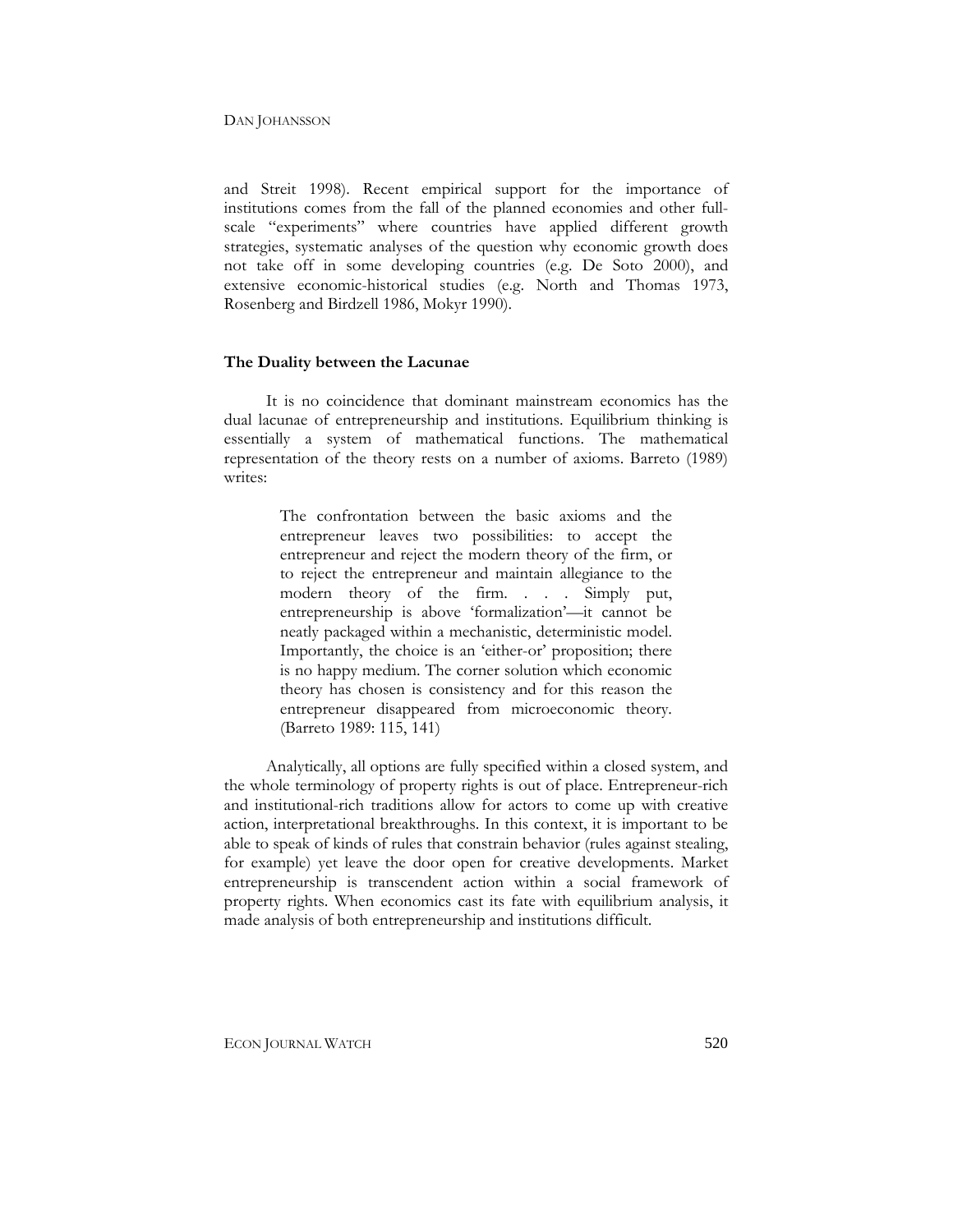### **UNIVERSITIES AND TEXTBOOKS**

The investigation covers the 14 economic departments evaluated by Sweden's National Agency for Higher Education (*Högskoleverket* 2002): Göteborg University, Jönköping International Business School, Linköping University, Luleå University of Technology, Lund University, Stockholm University, Stockholm School of Economics, Swedish University of Agricultural Sciences (two departments, one in Uppsala and one in Umeå ), Umeå University, University College of Dalarna, Uppsala University, Växjö University and Örebro University.

Several departments are too small to give the required courses in microeconomics and macroeconomics or courses in industrial organization. The students at the small departments may take them at larger departments.3 Stockholm School of Economics and Stockholm University have a joint program, Stockholm Doctoral Program in Economics, Econometrics and Finance (SDPE).

Hence, it is the large universities in Lund, Göteborg, Stockholm, Uppsala and Umeå that offer a complete course program. Jönköping also has a complete program. The requirements for a Ph.D. degree are similar for the different universities. The requirements encompass 160 credits ("points" in Swedish). Each credit is said to correspond to one week of fulltime studies. With the exception of Lund, the credits are divided entirely between course work and writing the dissertation.<sup>4</sup> Generally, the students begin by taking the required courses, thereafter the rest of the courses, and finally write the dissertation.5

Half of the courses, 40 credits, are required: 10 credits in microeconomics, macroeconomics, econometrics and mathematics, respectively, except in Lund where 30 credits are required (10 credits in microeconomics, macroeconomics and econometrics, respectively).6

<sup>&</sup>lt;sup>3</sup> The University College of Dalarna cooperates with Uppsala University, Linköping University cooperates with different universities, Luleå University of Technology cooperates with Umeå University, Swedish University of Agricultural Sciences cooperates with Umeå University and with Uppsala University, and Örebro University cooperates with Uppsala University.

<sup>&</sup>lt;sup>5</sup> In Jönköping, the students start to write the dissertation at the same time they start to read <sup>5</sup> In Jönköping, the students start to write the dissertation at the same time they start to read the required courses.

<sup>6</sup> In Lund, there are additional 15 credits in mathematical and statistical methods, which practically all Ph.D. students take. Together the 45 credits comprise the core courses. It is also possible for the students in Lund to exchange 5 credits in macroeconomics or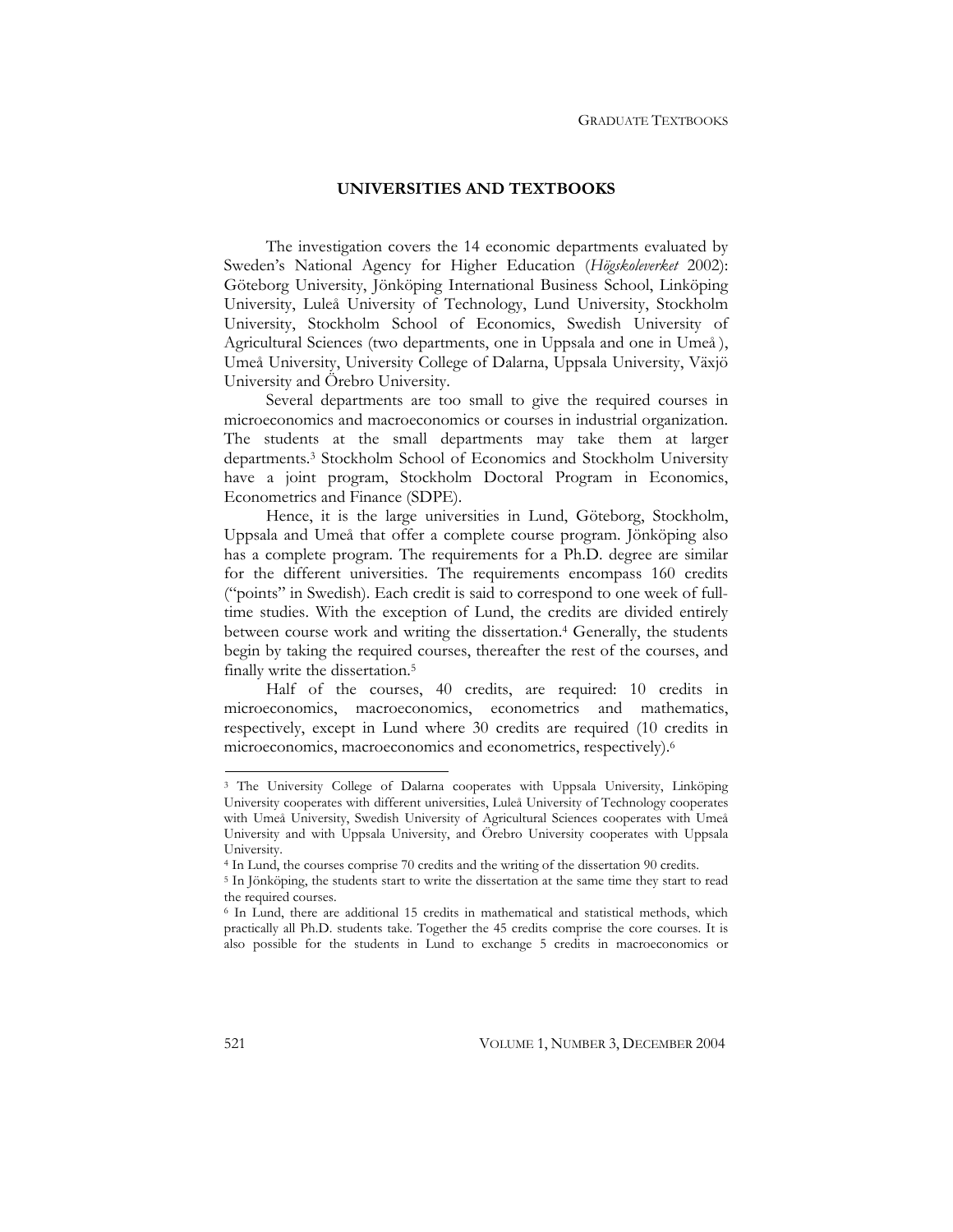The studies are focused on mainstream economics. The theory is expressed in mathematical terms, the analysis is technical, and the students are trained in expressing the theory in mathematical form and to solve systems of equations. The empirical analysis focuses on econometrics and formal methods. It generally uses aggregated data and existing data sets. Surveys, case studies and interviews are uncommon. Passing exams and succeeding in a career depend on the student's ability to command and use the mathematical or econometric techniques. The requirements are high and competition is intense. Students can ill afford to pursue socially relevant applied research or to participate in or even follow current policy debate (Boschini *et al* 2004).

In total, 20 textbooks (different editions are counted as one book) are covered by the investigation, covering more than 11,000 pages. The texts are listed in Table 1. A few books dominate the education. Mas-Colell *et al* (1995) is the most commonly used textbook in microeconomics and is used in all courses in Micro I as well as in Micro II, Jönköping excepted. Varian (1992) is the second most used textbook in microeconomics. Romer (varied editions), Barro and Sala-i-Martin (varied editions) and Obstfeld and Rogoff (1996) dominate macroeconomics. Tirole (1989) is the main textbook in industrial organization. Although I have not done a study of Ph.D. programs in the United States, it is my strong impression that such programs have these same books as leading texts.

econometrics for courses more relevant for the dissertation. In Jönköping, the obligatory credits in mathematics and macroeconomics are reduced with two credits each to create room for a required course in the history of economic thought (4 credits).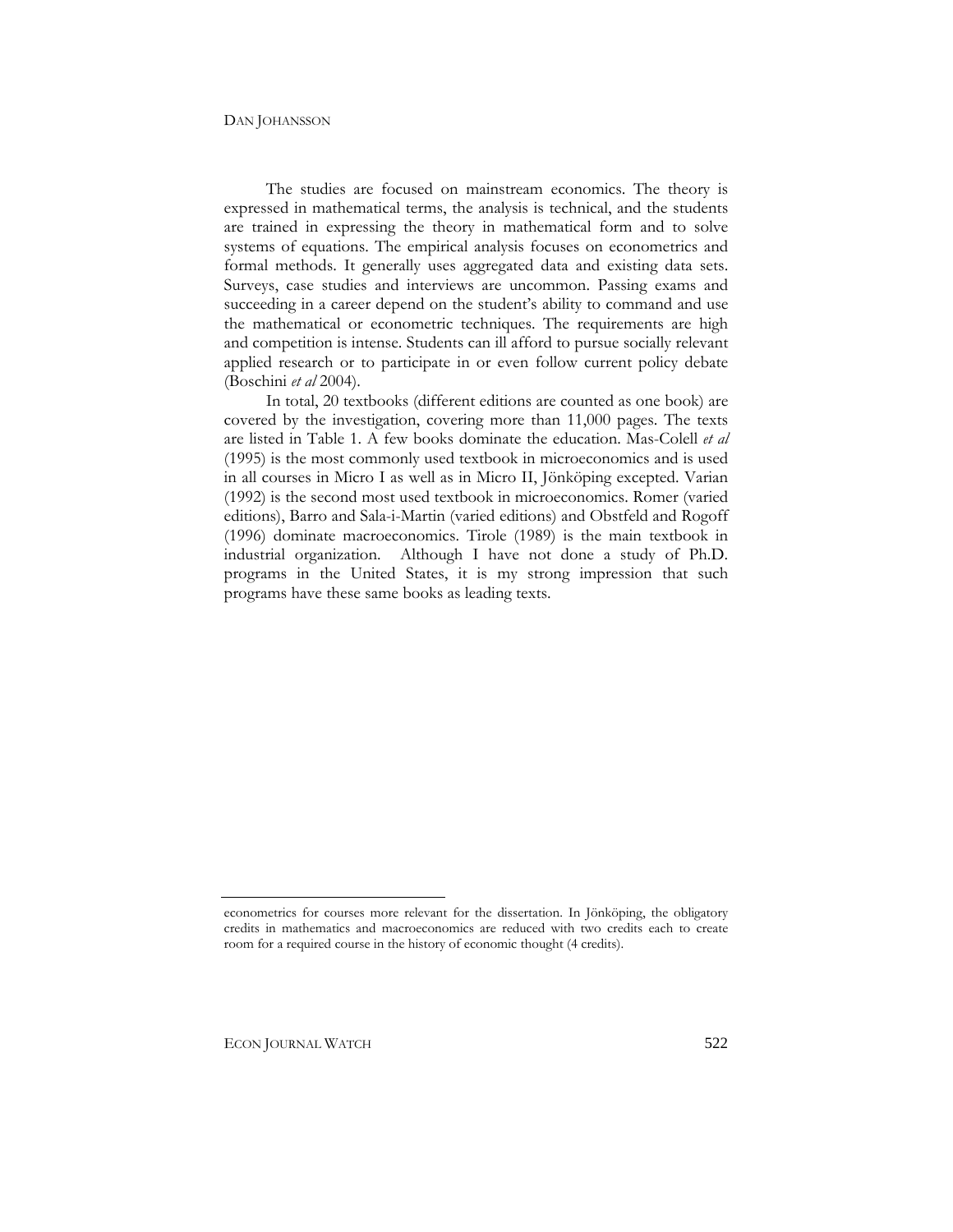### GRADUATE TEXTBOOKS

| Ph.D. Program | Micro I<br>Micro II            |                                          |                            | I/O                       |  |
|---------------|--------------------------------|------------------------------------------|----------------------------|---------------------------|--|
| Lund          | Gibbons (1992)                 | Mas-Colell et al.                        |                            |                           |  |
|               | Mas-Colell et al.              | (1995)                                   |                            |                           |  |
|               | (1995)                         |                                          |                            |                           |  |
| Göteborg      | Jehle and Reny                 | Jehle and Reny (1998)                    | <b>Tirole</b> (1989)       |                           |  |
|               | (1998)                         | Mas-Colell et al.                        |                            |                           |  |
|               | Mas-Colell et al.              | (1995)                                   |                            |                           |  |
|               | (1995)                         | Varian (1992)                            |                            |                           |  |
|               | Varian (1992)                  |                                          |                            |                           |  |
| Jönköping     | Luenberger (1995)              | Chambers (1988)                          |                            | <b>Buckley</b> and Michie |  |
|               |                                | Pollak and Wales                         |                            | (1996)                    |  |
|               |                                | (1996)                                   |                            | Schmalensee and           |  |
|               |                                |                                          |                            | Willig (1989)             |  |
| Stockholm     | Mas-Colell et al.              | Mas-Colell et al.                        |                            | <b>Tirole</b> (1989)      |  |
|               | (1995)                         | (1995)                                   |                            |                           |  |
|               | Jehle and Reny                 | Laffont and                              |                            |                           |  |
|               | (2001)                         | Martimort (2002)                         |                            |                           |  |
| Uppsala       | Mas-Colell et al.              | Mas-Colell et al.                        |                            |                           |  |
|               | (1995)                         | (1995)                                   |                            |                           |  |
|               | Varian (1992)                  | Varian (1992)                            |                            |                           |  |
| Umeå          | Varian (1992)                  | Mas-Colell et al.                        |                            |                           |  |
|               |                                | (1995)                                   |                            |                           |  |
| Ph.D. Program | Macro I                        |                                          | Macro II                   |                           |  |
| Lund          | Romer (1996)                   |                                          |                            | Romer (1996)              |  |
|               |                                |                                          | Obstfeld and Rogoff (1996) |                           |  |
| Göteborg      | Barro and Sala-i-Martin (1995) |                                          | Barro and Sala-i-Martin    |                           |  |
|               | Romer (2001)                   |                                          | (2004)                     |                           |  |
|               |                                |                                          |                            | Romer (2001)              |  |
| Jönköping     | Obstfeld and Rogoff (1996)     |                                          | Obstfeld and Rogoff (1996) |                           |  |
| Stockholm     | Barro and Sala-i-Martin (1995) |                                          | Barro and Sala-i-Martin    |                           |  |
|               | Blanchard and Fischer (1989)   |                                          | (1995)                     |                           |  |
|               | Ljungqvist and Sargent (2000)  |                                          | Pissarides (2000)          |                           |  |
|               | Obstfeld and Rogoff (1996)     |                                          | Ljungqvist and Sargent     |                           |  |
|               | Romer (1996)                   |                                          | (2000)                     |                           |  |
|               | Sargent (1987)                 |                                          |                            |                           |  |
|               | Stokey and Lucas (1989)        |                                          |                            |                           |  |
|               | Walsh (1998)                   |                                          |                            |                           |  |
| Uppsala       | Barro<br>and                   | Sala-i-Martin<br>Romer (2001)<br>(1999), |                            |                           |  |
|               | Romer (2001)                   |                                          |                            |                           |  |
| Umeå          | and<br>Barro                   | Sala-i-Martin<br>(1995),                 | Blanchard                  | Fisher<br>and             |  |
|               | Blanchard and Fisher (1989)    |                                          | (1989)                     |                           |  |

**Table 1** Universities, Courses, and Textbooks—academic year 2003-04

*Note*: Textbooks recommended as useful complementary literature are included. The exception is the course in industrial organization in the SDPE, in which several undergraduate textbooks were suggested. Industrial organization in Göteborg University was moved to the Fall 2004. The textbook listed here corresponds to last time the course was offered. Macro II in Uppsala University refers to single chapters in other textbooks as literature; those textbooks are not included. Macro I in Umeå University was postponed one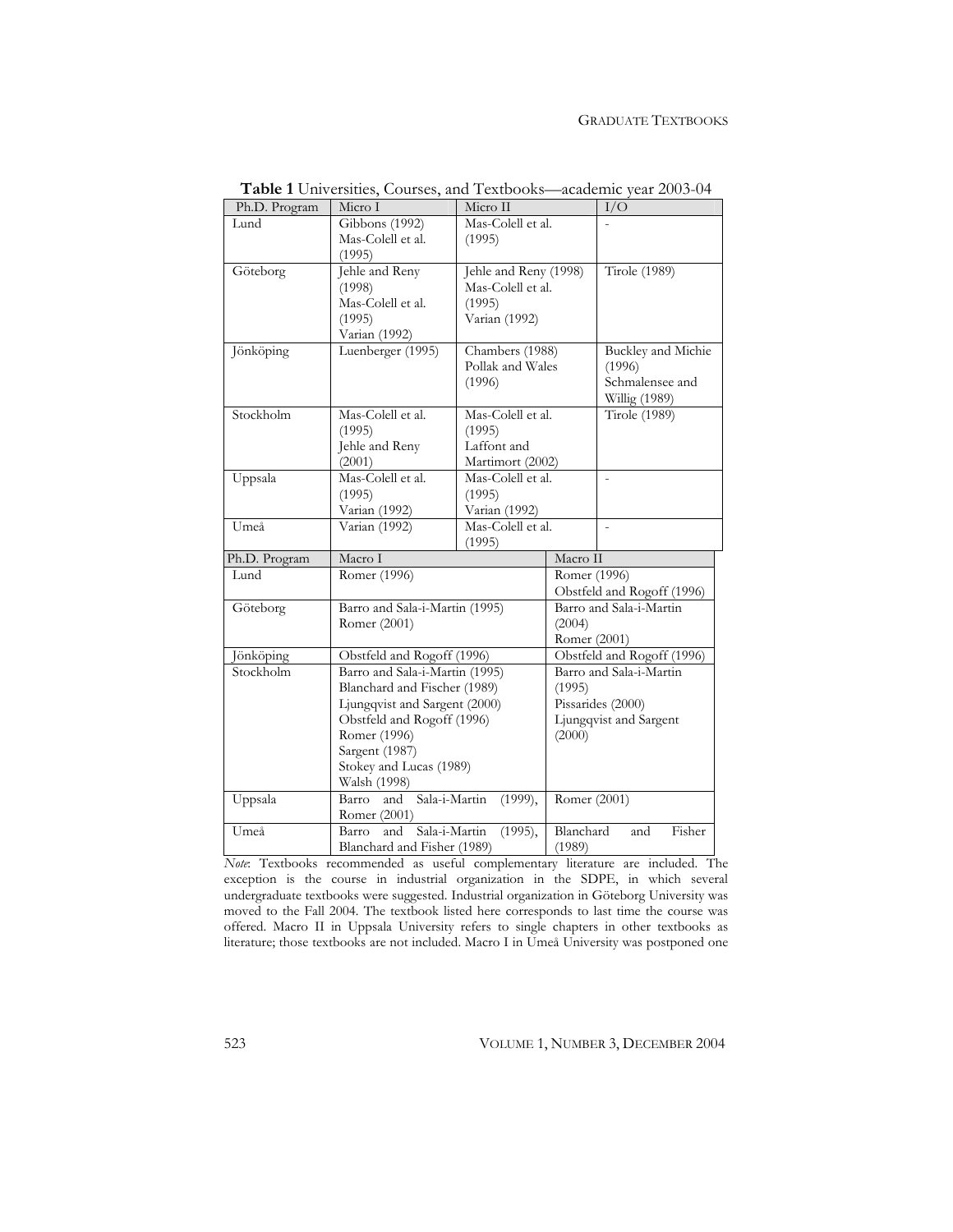year because of a shift in the course program. In this case, the textbook listed here corresponds to the academic year 2002-03.

## **PRESENCE AND MEANING: A VOCABULARY ANALYSIS**

A reference to an expression is counted in the following manner: "Innovation 64," one reference, "Innovation 64-67," one reference, "Innovation, 37, 64-67," two references, etc.<sup>7</sup>

| Textbook                              | Total<br>Pp. | Total<br>$#$ refs. | Institutions/freedom ideas |                    |                     |  |
|---------------------------------------|--------------|--------------------|----------------------------|--------------------|---------------------|--|
|                                       |              |                    | Institution                | Property<br>rights | Economic<br>Freedom |  |
| Barro and Sala-<br>$i$ -Martin (2004) | 654          | $\overline{Q}$     | $\Omega$                   | $\Omega$           | $\Omega$            |  |
| Blanchard and<br>Fisher (1989)        | 650          | $\Omega$           | $\Omega$                   | $\Omega$           | $\theta$            |  |
| Chambers<br>(1988)                    | 331          | $\theta$           | $\Omega$                   | 0                  | $\theta$            |  |
| Gibbons (1992)                        | 267          | $\Omega$           | $\Omega$                   | $\left( \right)$   | $\Omega$            |  |
| Jehle and Reny<br>(2001)              | 543          | $\Omega$           | $\Omega$                   | 0                  | $\theta$            |  |
| Laffont<br>and<br>Martimort<br>(2002) | 421          | $\mathfrak{D}$     | $\Omega$                   |                    | $\Omega$            |  |

### **Table 2** Textbooks, concepts, presence, the academic year 2003-04

<sup>7</sup> I include all variants, like *entrepreneur*, *entrepreneurial* and *entrepreneurship*. Several textbooks refer to *Technological innovation*. I have counted *technological innovation* as *innovation*. I have also included references to *process innovation* and *product innovation* under *innovation* (this applies to Tirole 1989). I have not included *knowledge, knowledge accumulation, research and development, technical change, technological change* or *technology*. I have also excluded terms that may be regarded as synonymous, for instance *innovators* (one reference in Romer 2001), which could be interpreted as a synonym for entrepreneur, because of the indeterminacies involved in looking for synonyms.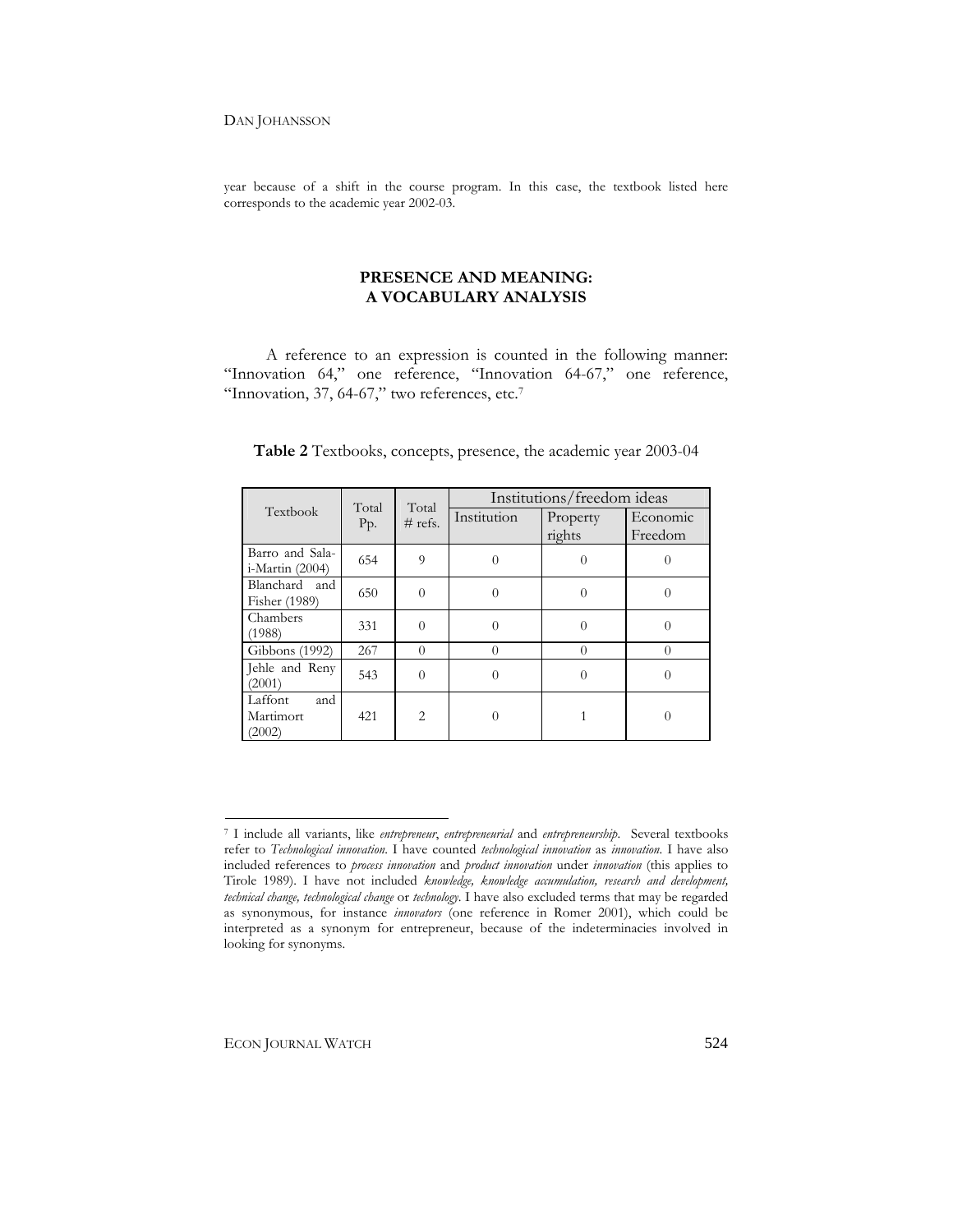|                                     | Total<br>Pp. | Total<br>$#$ refs. | Institutions/freedom ideas |                    |                     |  |
|-------------------------------------|--------------|--------------------|----------------------------|--------------------|---------------------|--|
| Textbook                            |              |                    | Institution                | Property<br>rights | Economic<br>Freedom |  |
| Ljungqvist and<br>Sargent (2000)    | 701          | $\mathbf{1}$       | $\overline{0}$             | $\theta$           | $\overline{0}$      |  |
| Luenberger<br>(1995)                | 486          | $\mathbf{1}$       | $\overline{0}$             | $\mathbf{1}$       | $\overline{0}$      |  |
| Mas-Colell et al<br>(1995)          | 981          | $\mathbf{1}$       | $\overline{0}$             | $\overline{0}$     | $\overline{0}$      |  |
| Obstfeld and<br>Rogoff (1996)       | 804          | $\overline{0}$     | $\overline{0}$             | $\overline{0}$     | $\overline{0}$      |  |
| Pissarides<br>(2000)                | 252          | 1                  | $\theta$                   | 1                  | $\overline{0}$      |  |
| Pollak and<br>Wales (1996)          | 217          | $\theta$           | $\theta$                   | $\theta$           | $\overline{0}$      |  |
| Romer (2001)                        | 651          | 5                  | $\Omega$                   | $\overline{4}$     | $\theta$            |  |
| Sargent (1987)                      | 510          | $\overline{0}$     | $\theta$                   | $\overline{0}$     | $\overline{0}$      |  |
| Schmalensee<br>and Willig<br>(1989) | 1555         | 64                 | $\mathbf{1}$               | $\theta$           | $\overline{0}$      |  |
| Stokey and<br>Lucas (1989)          | 588          | $\theta$           | $\theta$                   | $\theta$           | $\theta$            |  |
| <b>Tirole</b> (1989)                | 479          | 16                 | $\Omega$                   | $\theta$           | $\Omega$            |  |
| Walsh (1998)                        | 528          | $\overline{4}$     | $\overline{4}$             | $\overline{0}$     | $\overline{0}$      |  |
| Varian (1992)                       | 548          | $\mathbf{1}$       | $\overline{0}$             | $\mathbf{1}$       | $\overline{0}$      |  |
| Total:                              | 11,166       | 105                | 5                          | 8                  | $\overline{0}$      |  |

# **Table 2** (continued)

| Textbook                                | Knowledge/discovery ideas |            |           |                        |                    |  |  |
|-----------------------------------------|---------------------------|------------|-----------|------------------------|--------------------|--|--|
|                                         | Entrepreneur              | Innovation | Invention | Bounded<br>rationality | Tacit<br>knowledge |  |  |
| and<br>Barro<br>Sala-i-Martin<br>(2004) |                           | 9          |           |                        |                    |  |  |
| Blanchard and<br>Fisher (1989)          |                           | 0          | 0         | 0                      |                    |  |  |
| Chambers<br>(1988)                      | 0                         | $\theta$   | $\Omega$  | $\Omega$               | 0                  |  |  |
| Gibbons<br>(1992)                       | 0                         | $\theta$   | 0         | $\theta$               | 0                  |  |  |
| Jehle and Reny<br>(2001)                |                           |            |           | ∩                      |                    |  |  |

525 VOLUME 1, NUMBER 3, DECEMBER 2004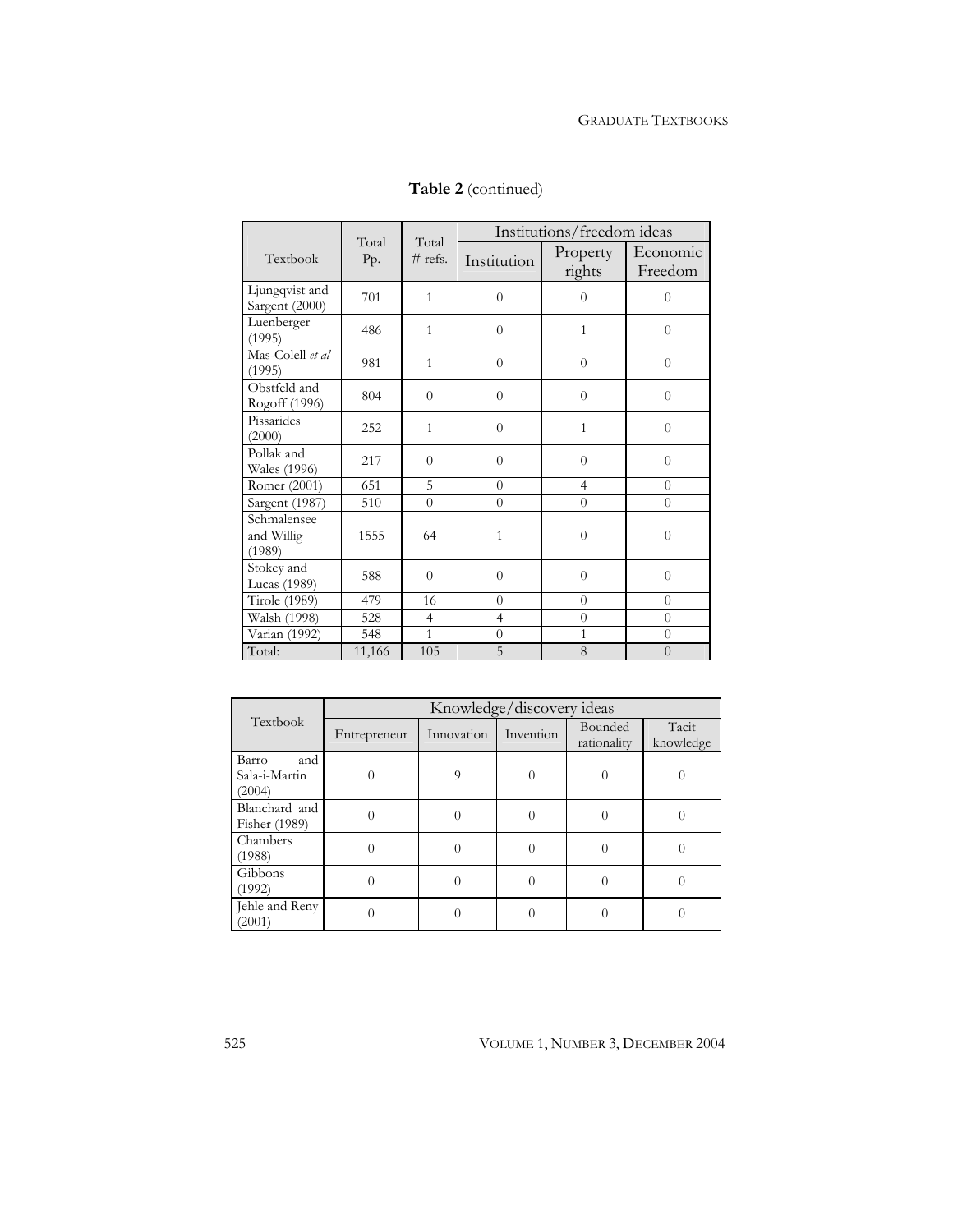|                                        | Knowledge/discovery ideas |                |                |                        |                    |  |
|----------------------------------------|---------------------------|----------------|----------------|------------------------|--------------------|--|
| Textbook                               | Entrepreneur              | Innovation     | Invention      | Bounded<br>rationality | Tacit<br>knowledge |  |
| Laffont<br>and<br>Martimort<br>(2002)  | $\overline{0}$            | $\overline{0}$ | $\overline{0}$ | $\mathbf{1}$           | $\overline{0}$     |  |
| Ljungqvist and<br>Sargent (2000)       | $\overline{0}$            | $\mathbf{1}$   | $\overline{0}$ | $\overline{0}$         | $\overline{0}$     |  |
| Luenberger<br>(1995)                   | $\theta$                  | $\theta$       | $\Omega$       | $\Omega$               | $\Omega$           |  |
| Mas-Colell<br>$e$ t<br>al (1995)       | $\overline{1}$            | $\overline{0}$ | $\overline{0}$ | $\overline{0}$         | $\overline{0}$     |  |
| Obstfeld<br>and<br>Rogoff (1996)       | $\overline{0}$            | $\theta$       | $\Omega$       | $\overline{0}$         | $\overline{0}$     |  |
| Pissarides<br>(2000)                   | $\theta$                  | $\overline{0}$ | $\Omega$       | $\theta$               | $\theta$           |  |
| Pollak<br>and<br>Wales (1996)          | $\theta$                  | $\theta$       | $\Omega$       | $\overline{0}$         | $\overline{0}$     |  |
| Romer (2001)                           | $\mathbf{1}$              | $\theta$       | $\overline{0}$ | $\Omega$               | $\overline{0}$     |  |
| Sargent (1987)                         | $\theta$                  | $\theta$       | $\Omega$       | $\theta$               | $\theta$           |  |
| Schmalensee<br>Willig<br>and<br>(1989) | $\overline{0}$            | 60             | $\theta$       | 3                      | $\overline{0}$     |  |
| and<br>Stokey<br>Lucas (1989)          | $\overline{0}$            | $\overline{0}$ | $\overline{0}$ | $\overline{0}$         | $\overline{0}$     |  |
| <b>Tirole</b> (1989)                   | $\Omega$                  | 16             | $\Omega$       | $\Omega$               | $\Omega$           |  |
| Walsh (1998)                           | $\theta$                  | $\theta$       | $\theta$       | $\theta$               | $\theta$           |  |
| Varian (1992)                          | $\overline{0}$            | $\overline{0}$ | $\overline{0}$ | $\overline{0}$         | $\overline{0}$     |  |
| Total:                                 | $\overline{2}$            | 86             | $\overline{0}$ | $\overline{4}$         | $\overline{0}$     |  |

### **Table 2** (continued)

*Note*: Buckley and Michie (1996) is a compilation of articles that does not include any index. It is therefore excluded from the analysis. Schmalensee and Willig (1996) is not a textbook but a compilation of papers that illuminates particular themes. It is unclear whether it should be included or not, but I chose to include it because it contains an index. Several editions of Barro and Sala-i-Martin (1995, 1999, 2004), Jehle and Reny (1998, 2001) and Romer (1996, 2001) are used in the courses. The table only shows the latest editions. This does not affect the results.

Of the 19 leading textbooks, 16 contain five or fewer references to any of the entire set of eight terms. Eight of the leading textbooks contain no reference to any of them. Among the 19 books, only 2 references are made to *entrepreneur-*, only 5 to *institutions*, only 8 to property rights, and not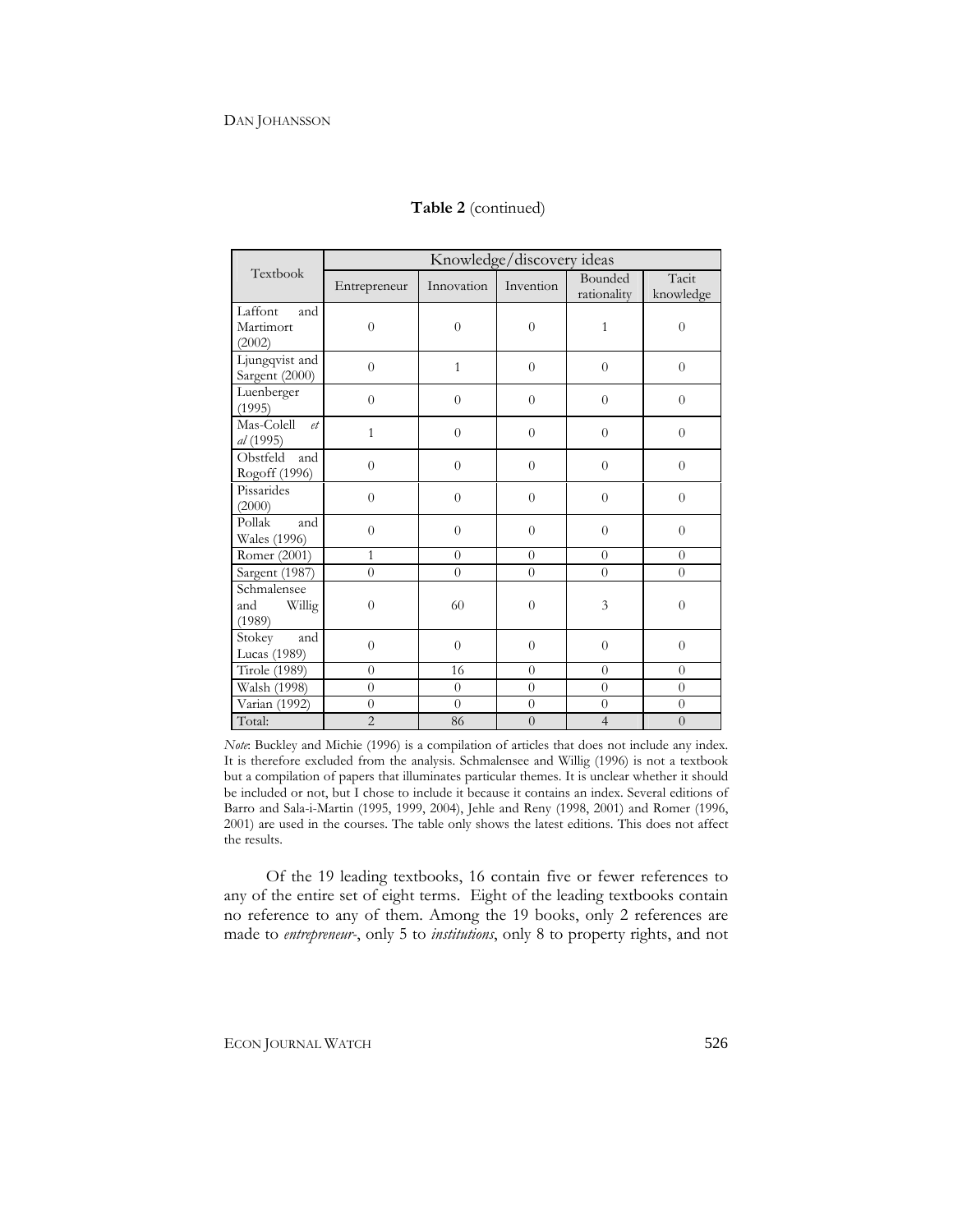a single reference to *economic freedom*, *invention*, 8 or *tacit knowledge*. It is quite obvious that economists have eradicated entrepreneurship and institutions from core Ph.D. training.

Moreover, in the textbooks where references are made, the references are usually few,9 and the meaning and significance of the ideas are lost, diluted, or distorted, compared to the entrepreneurship-rich and institutionrich theories. The reference to *entrepreneur* in Mas-Colell *et al* (1995)—one of two references made to the concept entrepreneur—is telling.

> 13.C.6 Consider a market for loans to finance investment projects. All investment projects require an outlay of 1 dollar. There are two types of projects: good and bad. A good project has a probability of  $p<sub>G</sub>$  of yielding profits of  $\Pi$  >0 and a probability (1- $p$ <sub>G</sub>) of yielding profits of zero. For a bad project, the relative probabilities are  $p_B$  and (1*p*B) *respectively*, where *p*G> *p*B. The fraction of projects that are good is  $\lambda \subseteq (0, 1)$ .  $\blacksquare$  Entrepreneurs go to banks to borrow the cash to make the initial outlay (assume for now that they borrow the entire amount). A loan contract specifies an amount R that is supposed to be repaid to the bank. Entrepreneurs know the type of project they have, but the banks do not. In the event that a project yields profits of zero, the entrepreneur defaults on her loan contract, and the bank receives nothing. Banks are competitive and risk neutral. The risk-free rate of interest (the rate the banks pay to borrow funds) is *r*. Assume that . . . (Mas-Colell *et al* 1995, 475)

The entrepreneur is not mentioned at all in the fundamental function she undertakes in Schumpeterian or Kirznerian theory, but could be any borrower at all. The same is true for the other reference, in Romer (2001: 394-398). The reference is made to *Entrepreneur-investor contracts*, i.e. a loan contract between a borrower (the entrepreneur) and the lender (the investor). In this case, it could also apply to any borrower, and the

<sup>8</sup> Barro and Sala-i-Martin (2004) make one reference to *invention* under the topic of innovation. They use the terms synonymously, so I classify it as *innovation*. 9 The exception is Schmalensee and Willig (1989) with 60 references to innovation. On the

other hand, this textbook makes no references to *entrepreneur* or *invention*.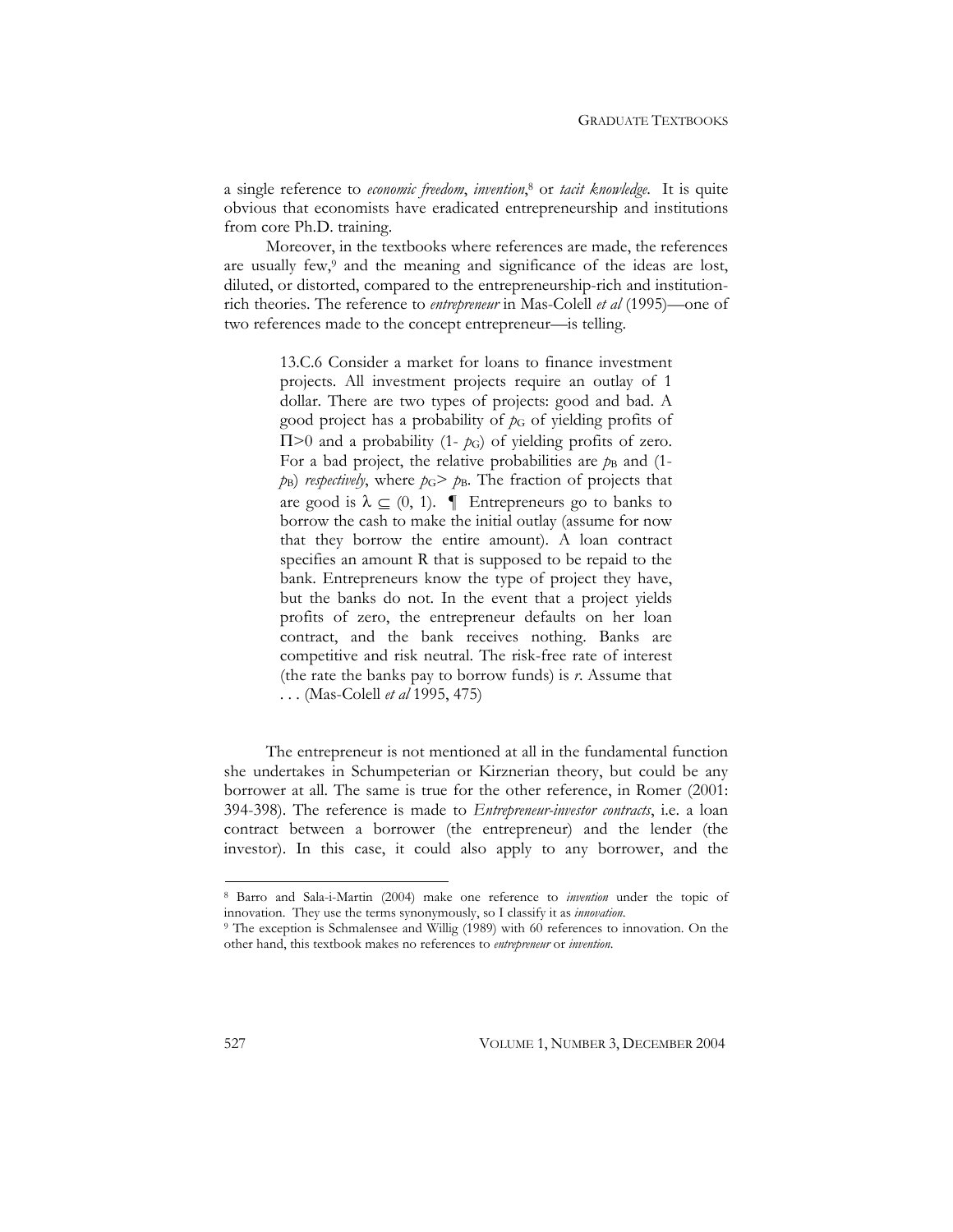entrepreneurial function is absent. The reference is made in a chapter entitled *Financial-Markets Imperfections*, since the actors in the model are assumed not to possess perfect information. This stands in sharp contrast to the traditions that have a developed theory about the entrepreneurial function. These theories, probably most accentuated in the Austrian tradition, attribute the success of the market economy to its ability to more effectively than competing economic systems generate and use new knowledge. It is in the nature of things that it is impossible for new insight to be available for all people at the same time. It is created in individual persons' brains. The entrepreneurial function is to identify and introduce new knowledge into the market, which is disseminated by imitation, experience, observation, and conversation. The adjustments of the economic actors to the new knowledge lead to creative destruction and economic transformation. It is the profits that in a first phase go to the entrepreneur that are the driving force behind economic development and economic growth. Competition and the process of the market economy may, according to this tradition, be compared to a procedure for the discovery and use of new knowledge (Hayek 1937, 1945, 1978).

*Bounded rationality* is referred to in two books, Laffont and Martimort (2002: 393) and Schmalensee and Willig (1989: 109-110, 138-139, 170-171). Only the latter uses the concept in its original sense.

*Innovation* is referred to in four textbooks and then tantamount to technical innovations, resulting from research and development.10 Organizational and institutional innovations are absent from the analysis. In traditions focusing on the entrepreneurial function, innovations are not driven narrowly by research and development, but by entrepreneurs pursuing new business opportunities. Furthermore, the textbooks do not distinguish between invention and innovation. According to Schumpeterian theory, research and development gives raise to inventions, not innovations. It is only when an entrepreneur commercializes the invention that it is proper to talk about innovations. The distinction has important implications for economic policy. Increased funding to research and development need not increase employment and economic growth if commercialization mechanisms function poorly, for example because the environment is unfavorable to entrepreneurship. In that case, an increased return on research and development can be achieved by improving the

<sup>10</sup> Several of the textbooks make a reference to *Research and development* and/or *Technological innovation* under the concept *innovation*. Ljungkvist's and Sargent's (2001) reference to *innovation* is made to in time series representation.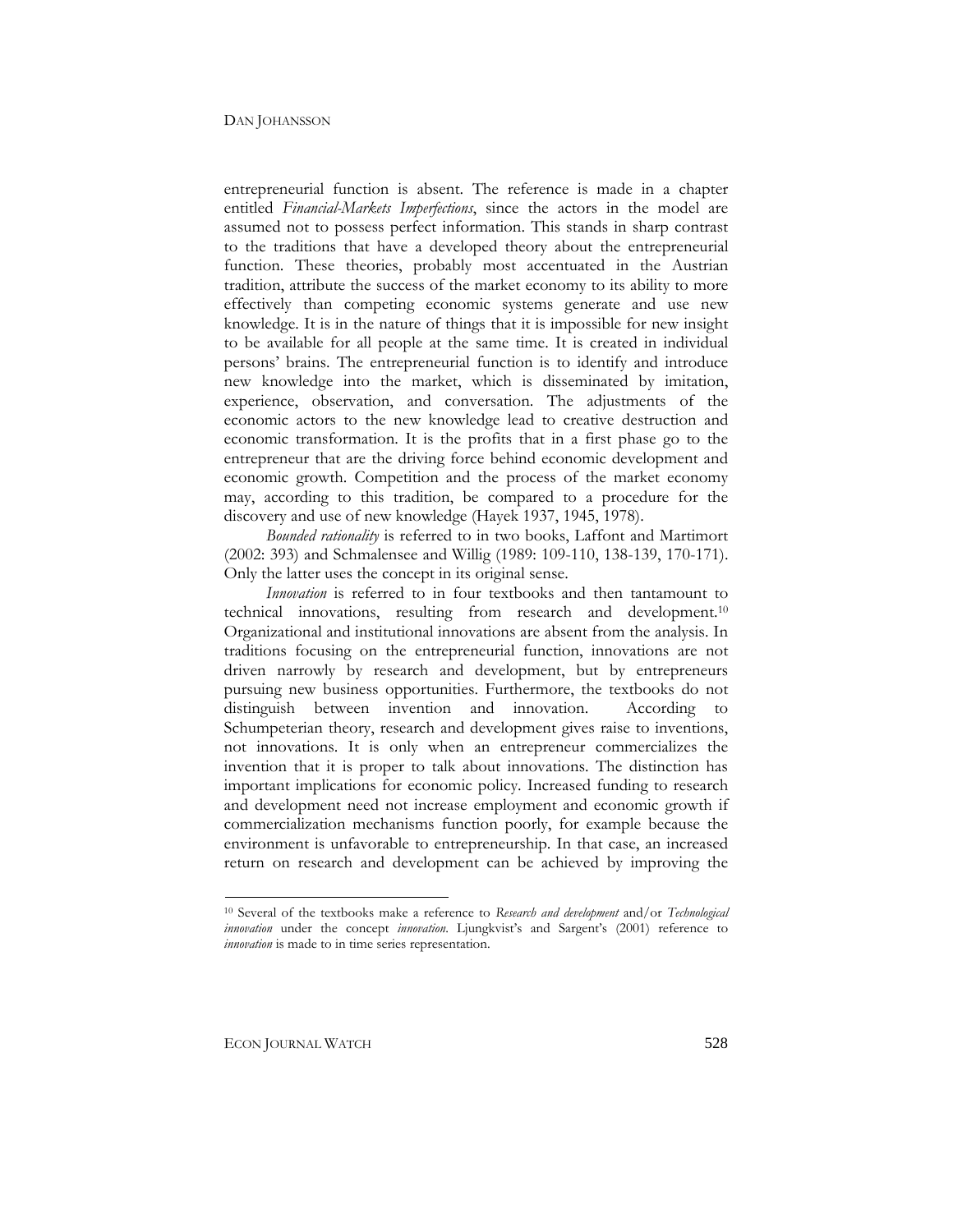environment of entrepreneurship, e.g. by decreasing taxes and removing restrictions. This is one explanation of the poor return on investments in research and development in Sweden (Henrekson and Rosenberg 2001).

Only five textbooks refer to *property rights*, and in those cases just in passing. This is a bit surprising considering the last few decades' research, especially in economic history and in institutional economics, showing that Smith was right about the establishment and protection of private property rights as a central factor in economic growth (e.g. Acemoglu *et al* 2001, 2004, Hall and Jones 1999, Mokyr 1990, North and Thomas 1973, Rosenberg and Birdzell 1986, Gwartney and Lawson 2004). Moreover, it is not the fundamental role of property rights for the working of the economy that are examined. Instead property rights are discussed in connection with market failures and external effects, i.e., not the general importance of property rights, but only in the case of environmental pollution, etc. (Luenberger 1995: 321, Romer 2001: 36-39 and Varian 1992: 435). Romer (2001: 116, 120, 121) also discusses property rights in connection with the creation of knowledge. Pissarides (2000: 194) mentions property rights in connection with job matching. Laffont's and Martimort's (2001: 373) reference is only a reference to others.

The results for *institution* are similar. Schmalensee and Willig (1989: 63-64) mention that institutions strive to reduce transaction costs. Walsh (1998: 160-162, 375-381, 380-381, 371-375) discusses the institutional set up for governing central banks. No textbook discusses institutions in terms of the "rules of the game" of society that govern the actions of economic actors and hence affects overall economic performance. The most commonly used textbooks in microeconomics (Mas-Colell *et al* 1995 and Varian 1992) and macroeconomics (Barro and Sala-i-Martin 2004, Obstfeld and Rogoff) do not refer to, for instance, North and Thomas (1973), Rosenberg and Birdzell (1986) or Mokyr (1990) who all, in comprehensive and well-known economic-historical studies, show that the economic success and political dominance of the Western World is due to the establishment and protection of private property rights and other marketconforming institutions.11, 12 A book like Barro and Sala-i-Martin (2004), entitled *Economic Growth*, hence, does not make any reference to entrepreneurship, institutions, private property rights, or to the economichistorical studies that have documented the importance of private property

<sup>11</sup> North received The Bank of Sweden Prize in Economic Sciences in Memory of Alfred Nobel in 1993.

<sup>12</sup> Romer (2001) refers to North (1981).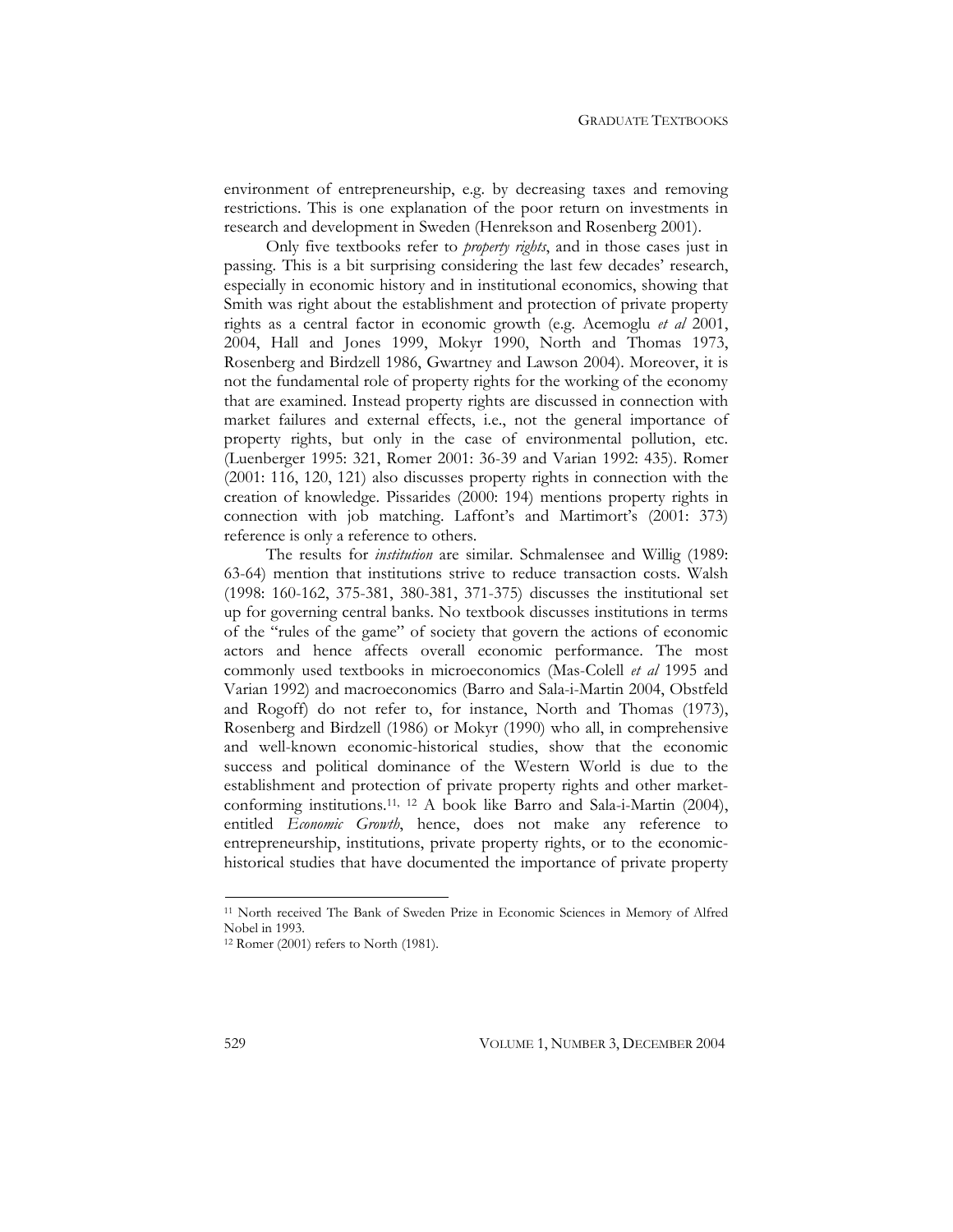rights and other institutions for long-run economic growth. Tirole (1989), probably the most used textbook in industrial organization in the World, contains no references to *entrepreneur*, *institution* or *property rights*.

In the 19 books there are many references to Nash equilibrium, Bertrand equilibrium, Cournot equilibrium, Concave utility functions, Euler equations, etc.; concepts that on the other hand are not used at all in, e.g., Austrian, Institutional or Schumpeterian traditions. In these traditions, the concept of equilibrium is hardly seen as relevant or useful. Instead, they emphasize that actors have *disjoint* knowledge (that is, not merely asymmetric information, but asymmetric interpretations), the economy is a dynamic open-ended process in continuous change, and the scope and motivation for discovery is conditioned by the social rules.

### **SWEDISH REFLECTIONS ON THE PROBLEM**

There are researchers who worry that today's Ph.D. programs in economics educate researchers unable to identify and analyze economically interesting problems with great relevance for society. Assar Lindbeck (2001) wants "two-leg" economists, i.e. economists commanding the formal mathematical analysis as well as being able to formulate and investigate important issues. Lars Calmfors (1996, 239-240) is of the opinion that the focus on mathematics and statistics makes new researchers untrained in solving real-world problems. He sees it as a risk that students interested in real-world problems are not going to succeed in the academic competition, being beaten out by those talented in technical crafts rather than relevant, meaningful knowledge and analysis. Lennart Erixon (2001, 317) regards this as a problem, not just for the economics profession, but more importantly for democracy: "The lack of new generalists is not just an internal problem but also a threat to democracy, if it prevents an independent professional elucidation of political decisions with great importance for the citizens' wealth."

Still, many researchers, e.g. both Calmfors and Lindbeck, think that mathematics and the training in formal methods provide a good, even necessary, basis for the Ph.D. students. Other researchers think otherwise and are of the opinion that it is the mathematical model-building dominating today's research that causes the problem. Professor emeritus Erik Dahmén is of the opinion that mathematically oriented economists are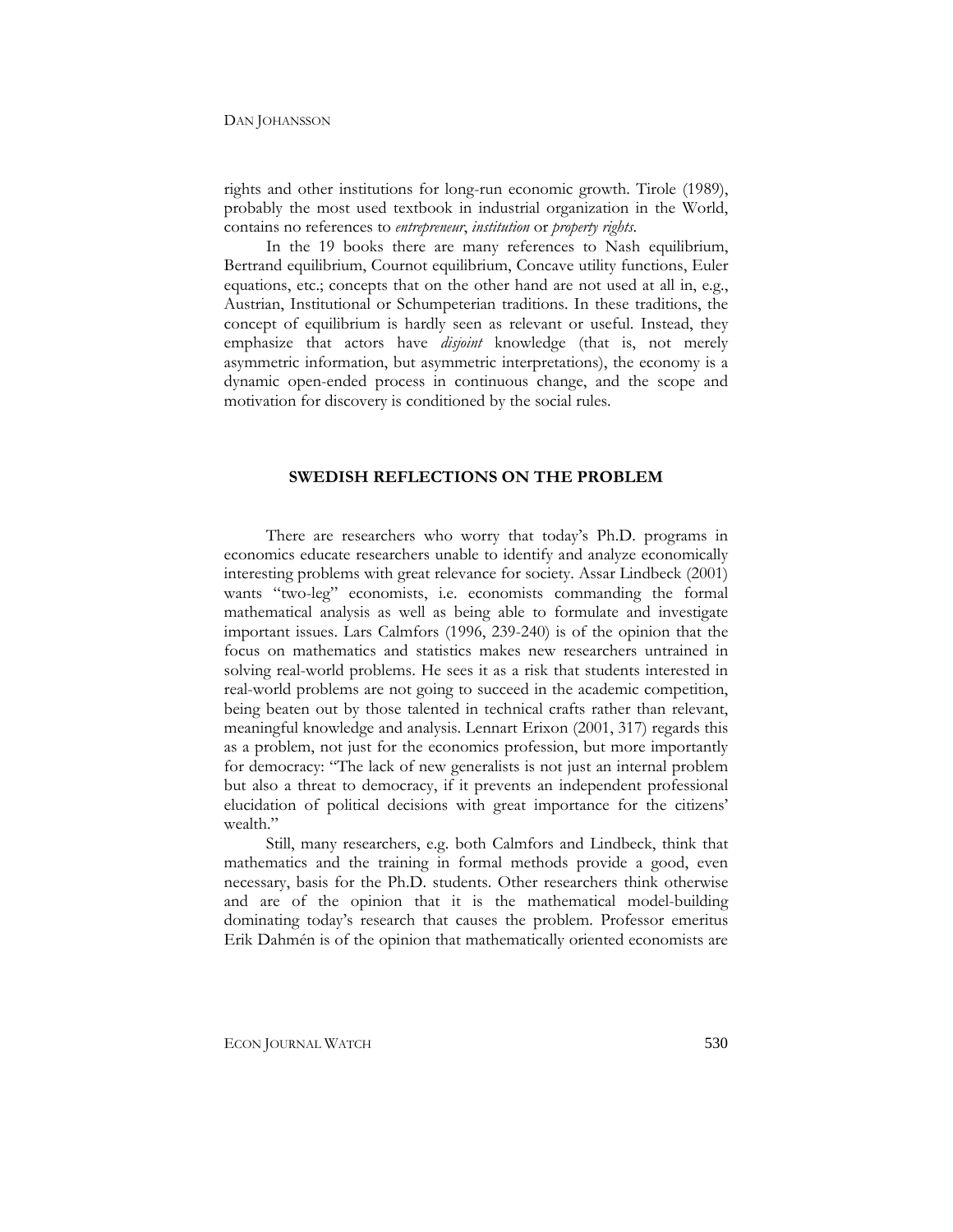"prisoners of the tool shed". Their theory and method make them incapable of defining and analyzing economically relevant problems; they choose problems according to what their mathematical "tool-box" can handle and not according to what is important for society. Gunnar Eliasson writes:

> From the classical [equilibrium] model only firms that do not belong to this world can be derived. This makes it useless as a theoretical foundation for studying management and information problems of firms. . . . I would propose to get the classical model removed from organization theory, from the theory of the firm, and as a foundation of macroeconomics. (Eliasson 1996: 23, 37)

*This investigation implies that the theory underlying all Ph.D. programs in*  economics in Sweden excludes what chiefly explain economic growth and general wealth entrepreneurship and private property rights. Then it is not a surprise, but rather natural, that the younger generation of economists do not participate more in the public debate. Their education is founded on theories and methods often useless in analyzing real-world issues.

Researchers who study technological development stress that development is carried out within, and are limited by, the design space of individuals from where they "get" ideas (Stankiewicz 2000). Similarly, if concepts like entrepreneurship and property rights are missing in the design space of economists, then those concepts will be excluded from the analysis. But is it possible for researchers to describe and analyze, for instance, the progress of the furniture industry or the progress of the computer industry, in a credible way, without taking account of the entrepreneurs Ingvar Kamprad or Bill Gates and the entrepreneurial function they have carried out, manifested in the founding and expansion of IKEA and Microsoft? Is it possible to grasp the development of Sweden's industry excluding the inventors and entrepreneurs who once founded and developed the big firms that today comprise the country's economic backbone? And in understanding the prominent Schumpeterian stories like Kamprad's IKEA, we come to understand entrepreneurship in the general process of economic betterment, including all the small Kirznerian stories. We learn something that cannot be learned from a system of equations. Is it possible to analyze total employment and economic growth, the aggregated outcomes of the actions of individual persons and firms, without a theory of entrepreneurship? In what way does

531 VOLUME 1, NUMBER 3, DECEMBER 2004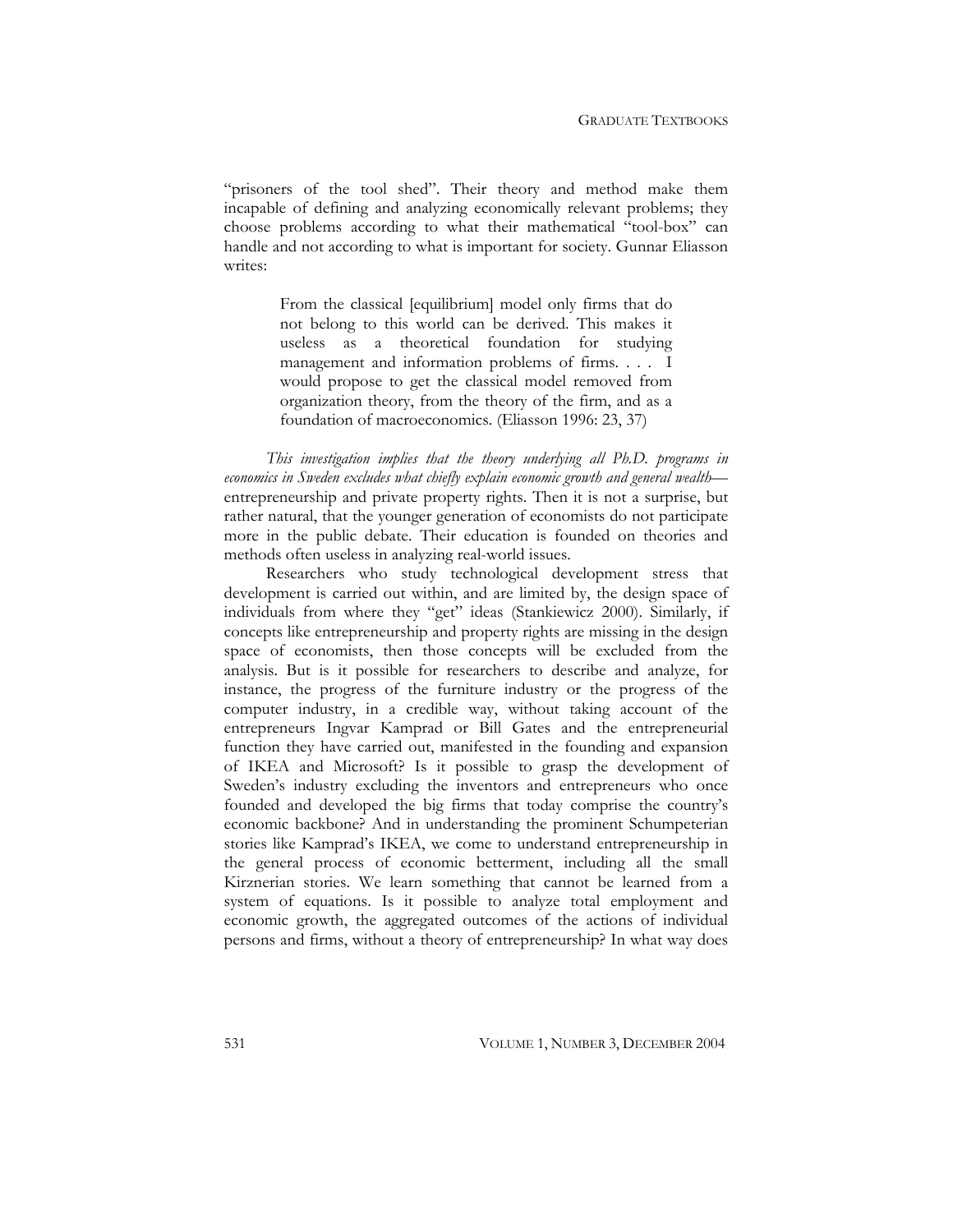omitting the entrepreneurial function from the analysis influence our understanding of enterprise, economic development and economic growth? Schumpeter (1942: 86) famously compared leaving the entrepreneur out of economic theory to leaving the Prince of Denmark out of *Hamlet*.

### **CONCLUSION**

James Buchanan pointed out the same lacunae in equilibrium economics. In the Postscript of *What Should Economists Do?*, he included these two items in a list of points of what economics was failing to get right.

> *Economics involves actors.* Without actors, there is no play. This truism has been overlooked by modern economists whose universe is people with passive responders to stimuli. If all are price-takers, who sets price? If all behavior is rationally responsive, how can change occur? How can entrepreneurship be modeled? Increasingly, I have come to the view that the role of entrepreneurship has been the most neglected area of economic inquiry, with significant normative implications for the general understanding of how the whole economy works. (Buchanan 1979, 281)

> *Economics is about a game within rules*. Choices are made by actors, by traders, constrained within specifically determined 'laws and institutions,' a central emphasis of Adam Smith and one that has been lost to modern minds. (p. 281-82; italics in the original)

Buchanan's assessment of an economics lacking these insights is rather bleak.

> I see a continuing erosion of the intellectual (and social) capital that was accumulated by 'political economy' in its finest hours. I look at young colleagues trained to master regression routines who are totally uninterested in, and incompetent to examine, elementary economic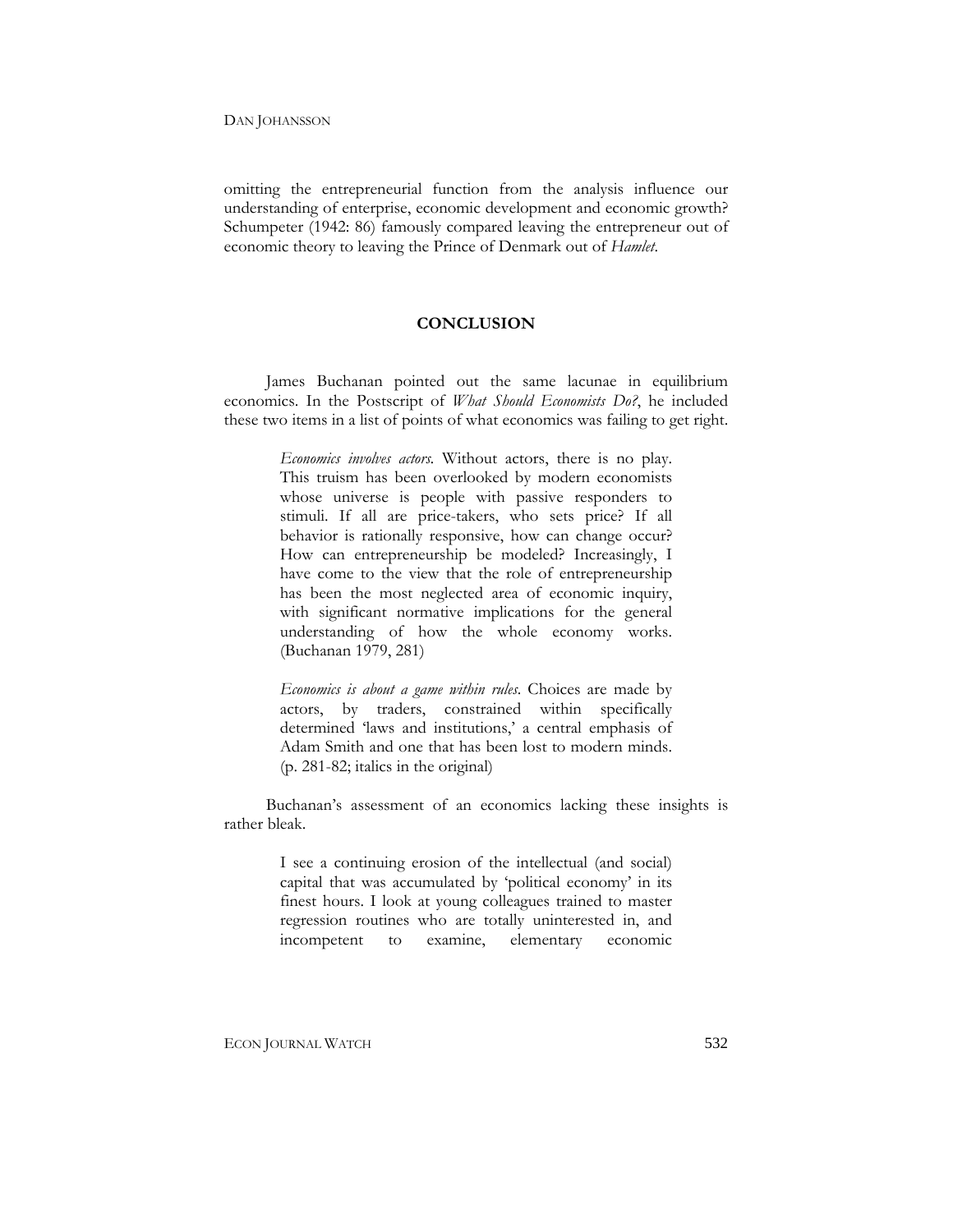propositions. . . . I see them compelled to utilize their considerable mental potentials resolving the escapist puzzles of modern mathematics. (pp. 279-280)

Inspection of the leading textbooks confirms Buchanan's remarks.

Speaking of industry in Sweden, Erik Dahmén says that the problem is not the industry we do have, but the industry we do *not* have. Similarly, the problem with economics education is not the training we do have, but the training we do *not* have. My conclusion, therefore, is that there is a need for economics Ph.D. training based on theories that incorporate entrepreneurship and institutions.

### **REFERCENES**

- **Acemoglu, D, Johnson, S and Robinson J.** 2001. The Colonial Origins of Comparative Development: An Empirical Investigation. *American Economic Review* 91(5): 1369-1401.
- **Acemoglu, D, Johnson, S and Robinson J.** 2004. Institutions as the Fundamental Cause of Long-Run Growth. Working paper no 10481, NBER.
- **Aghion P and Howitt P.** 1998. *Endogenous Growth Theory*. Cambridge, MA: MIT Press.
- **Barreto, H.** 1989. *The Entrepreneur in Microeconomic Theory: Disappearance and Explanation*. London: Routledge.
- **Barro, R and Sala-i-Martin X.** 1995. *Economic Growth*. New York: McGraw-Hill.
- **Barro, R and Sala-i-Martin X.** 1999. *Economic Growth*. Cambridge, MA: MIT Press.
- **Barro, R and Sala-i-Martin X.** 2004. *Economic Growth*, Cambridge, MA: MIT Press.
- **Baumol, W.** 1968. Entrepreneurship in Economic Theory *American Economic Review* 58(2): 64-71.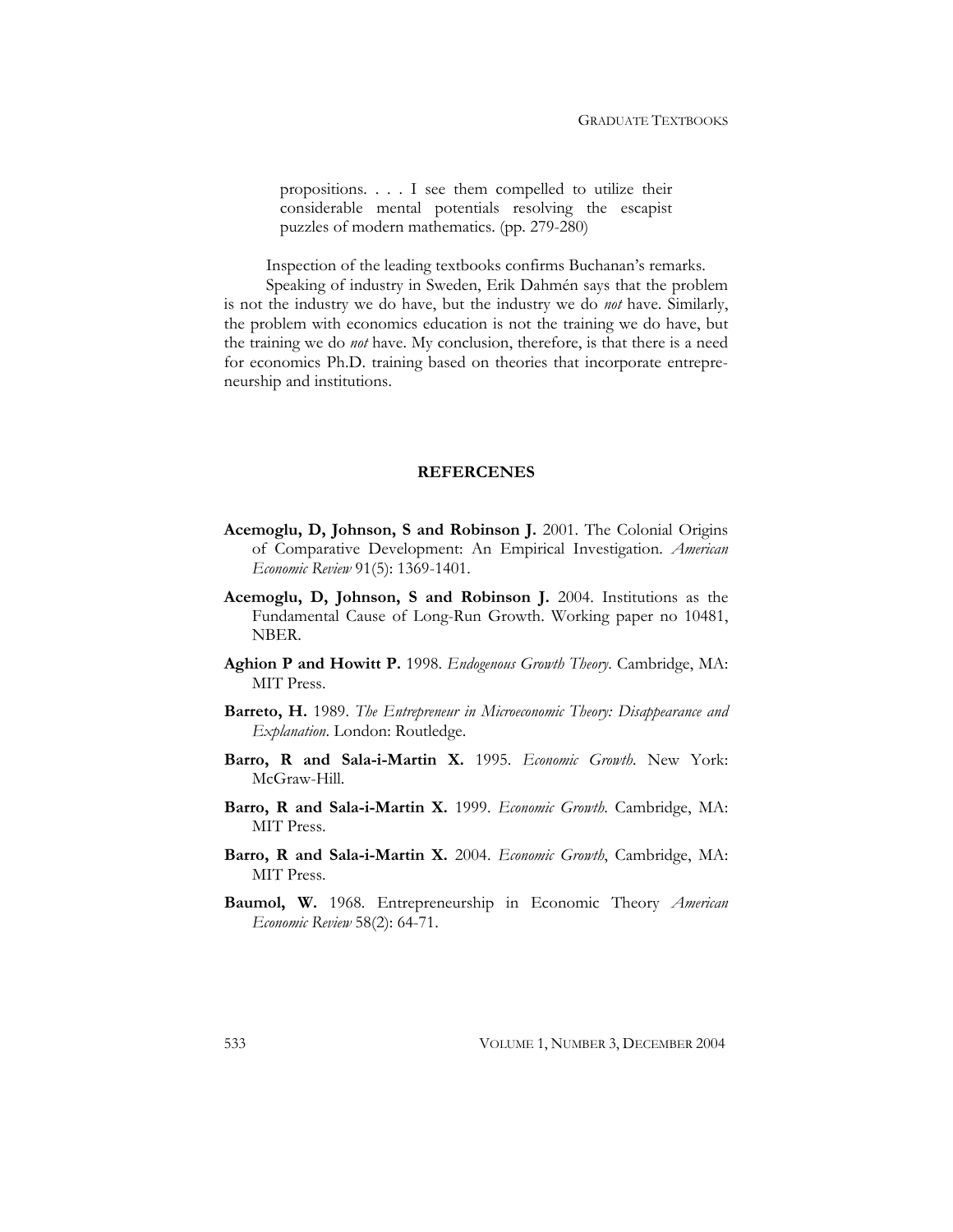- **Baumol, W.** 1990. Entrepreneurship: Productive, Unproductive and Destructive. *Journal of Political Economy* 98(5): 893-921.
- **Bhagwati, J.** 1982. Directly, Unproductive, Profit-Seeking DUP Activities. *Journal of Political Economy* 90(5): 988-1002.
- **Blanchard, J-O and Fisher S.** 1989. *Lectures on Macroeconomics*. Cambridge, MA: MIT Press.
- **Blaug, Mark.** 1986. *Economic History and the History of Economics*. Brighton, Sussex: Wheatseaf Books.
- **Boschini, A, Lindquist, M, Pettersson, J and Roine J.** 2004. Learning to Lose a Leg: Casualties of PhD Economics Training in Stockholm. *Econ Journal Watch* 1(2): 369-379.
- **Buckley, P and Michie J (ed.).** 1996. *Firms, Organizations and Contracts: A Reader in Industrial Organization*. Oxford, UK: Oxford University Press.
- **Buchanan, J.** 1979. *What Should Economists Do?* Indianapolis, IN: Liberty Press.
- **Casson, Mark.** 1982. *The Entrepreneur: An Economic Theory*. Oxford: Martin Robertson.
- **Calmfors, L.** 1996. "Nationalekonomernas roll under det senaste decenniet – vilka är lärdomarna?", in Jonung, L (ed.), *Ekonomerna i debatten – gör de någon nytta?.* Ekerlids förlag, Stockholm.
- **Chambers, R.** 1988. *Applied Production Analysis*. Cambridge, MA: Cambridge University Press.
- **De Soto, H.** 2000. *The Mystery of Capital: Why Capitalism Triumphs in the West and Fails Everywhere Else*. London: Bantam.
- **Eliasson, G.** 1996. *Firm Objectives, Controls and Organization. The Use of Information and the Transfer of Knowledge within the Firm*. Dordrecht: Kluwer Academic Publishers.
- **Erixon, L.** 2001. "Finns det några debattörer för Ekonomisk Debatt?". *Ekonomisk Debatt* 29(5): 315-317.
- **Gibbons, R.** 1992. *A Primer in Game Theory*. London: Harvester Wheatsheaf.
- **Gwartney, James and Robert Lawson.** 2004. Economic Freedom of the World: 2004 Annual Report. Vancouver, BC: The Frasier Institute.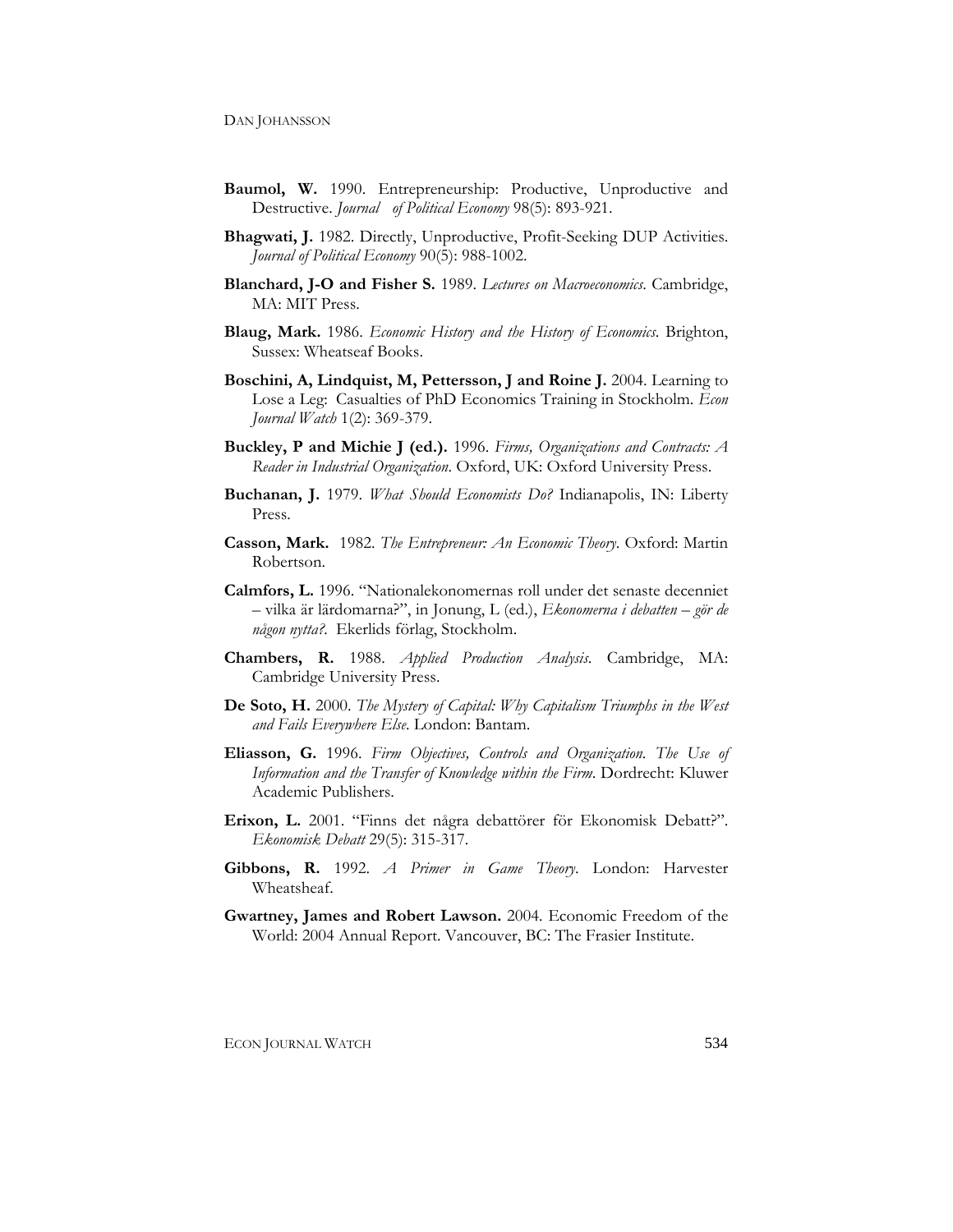- Hall, R and Jones C. 1999. Why do some countries produce so much more output per worker than others? *The Quarterly Journal of Economics* 114(1): 83-116.
- **Hayek, F.** 1937. Economics and Knowledge. *Economica* 4(1): 33-54.
- **Hayek, F.** 1945. The Use of Knowledge in Society. *The American Economic Review* 35(4): 21-30.
- **Hayek, F.** 1978. Competition as a Discovery Procedure. in Nishiyami, C and K Leube *The Essence of Hayek.* Stanford, CA: Hoover Institution Press.
- **Hébert, R and Link, A.** 1982. *The Entrepreneur: Mainstream Views and Radical Critics.* Praeger Publishers.
- **Hébert, R and Link, A.** 1989. In Search of the Meaning of Entrepreneurship. *Small Business Economics* 1(1): 39-49.
- **Henrekson, M and Rosenberg, N.** 2001. Designing Efficient Institutions for Science-Based Entrepreneurship: Lessons from the US and Sweden. *Journal of Economic Perspectives* 26(2): 207-231.
- **Högskoleverket 2002.** *Utvärdering av utbildning i nationalekonomi vid svenska universitet och högskolor*, Högskoleverkets rapportserie 2002:9 R*.*
- **Jehle, G and Reny, P.** 1998. *Advanced Microeconomic Theory*. Reading, PA: Addison-Wesley.
- **Jehle, G and Reny, P.** 2001. *Advanced Microeconomic Theory*. Boston: Addison-Wesley.
- **Kasper, W and Streit M.** 1998. *Institutional Economics*. Cheltenham, UK: Edward Elgar.
- **Kirzner, I.** 1973. *Competition and Entrepreneurship*. Chicago: The University of Chicago Press.
- **Kirzner, I.** 1985. *Discovery and the Capitalist Process*. Chicago: The University of Chicago Press.
- **Kirzner, I.** 1997. Entrepreneurial Discovery and the Competitive Market Process: An Austrian Approach. *Journal of Economic Literature* 35(1): 60- 85.
- **Knight, F.** 1921. *Risk, Uncertainty and Profit*. Boston: Houghton Mifflin.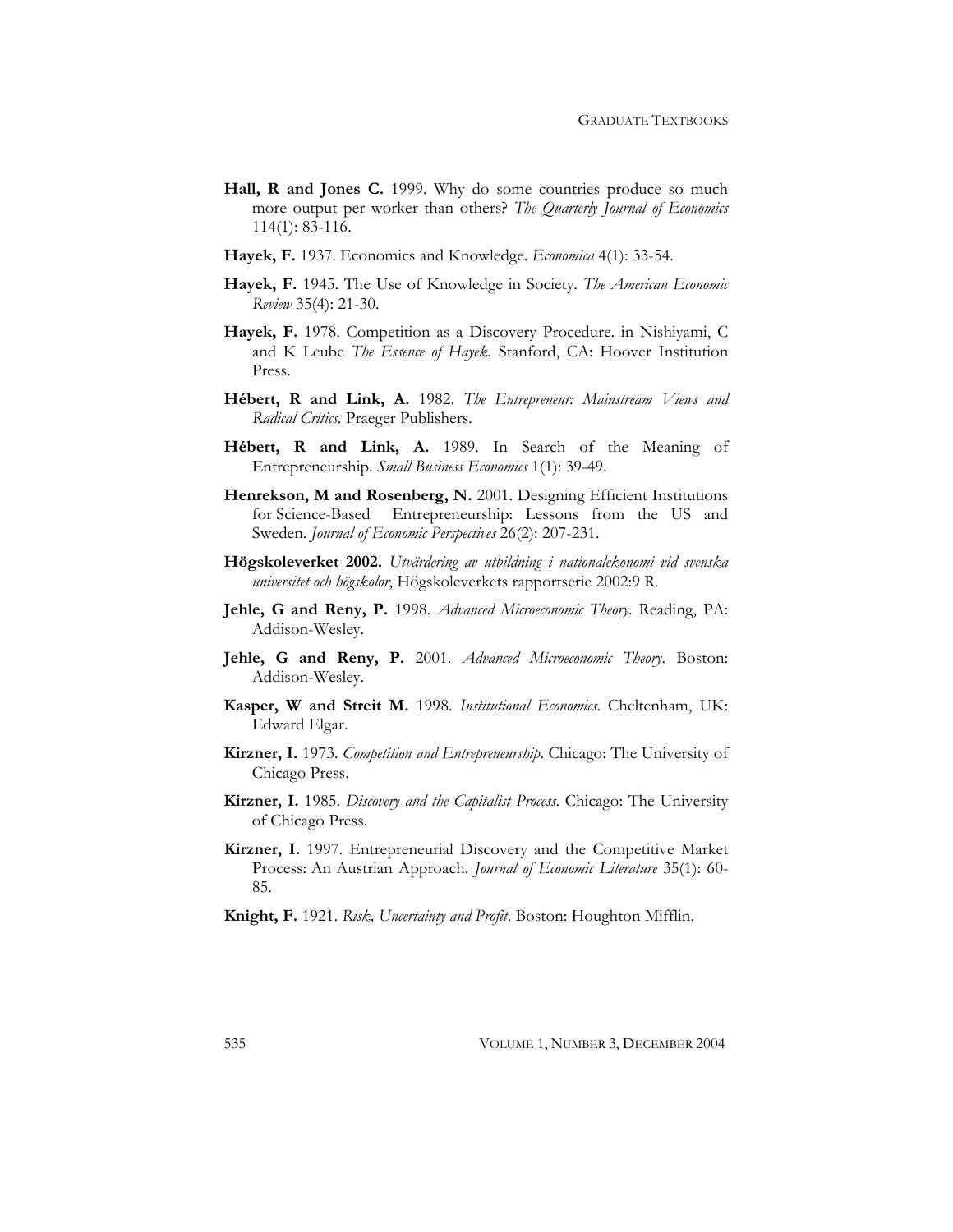- **Laffont, J-J and Martimort, D.** 2002. *The Theory of Incentives*. Princeton, NJ: Princeton University Press.
- **Lindbeck, A.** 2001. Economics in Europe. *CESifo Forum* 2(1): 31-32.
- **Ljungqvist, L and Sargent, T.** 2000. *Recursive Macroeconomic Theory*. Cambridge, MA: The MIT Press.
- **Luenberger, D.** 1995. *Microeconomic Theory*. New York: McGraw-Hill.
- **Machovec, Frank M.** 1995. *Perfect Competition and the Transformation of Economics*. London: Routledge.
- **Mas-Colell, A, Whinston, M and Green, J.** 1995. *Microeconomic Theory*. Oxford, UK: Oxford University Press.
- **Mokyr, J.** 1990. *The Lever of Riches: Technological Creativity and Economic Progress*. Oxford: Oxford University Press.
- **Murphy, K, Shleifer, A and Vishny, R.** 1991. The Allocation of Talent: Implications for Growth. *The Quarterly Journal of Economics* 106(2): 503- 530.
- **North, D. 1981**. *Structure and Change in Economic History*. New York: W.W. Norton.
- **North, D and Thomas, R.** 1973. *The Rise of the Western World: A New Economic History*. Cambridge, MA: Cambridge University Press.
- **Obstfeld, M and Rogoff, K.** 1996. *Foundations of International Macreconomics.*  Cambridge, MA: The MIT Press.
- **Pelikan, P.** 1993. Ownership of Firms and Efficiency: The Competence Argument. *Constitutional Political Economy* 4(3): 349-392.
- Polanyi, P. (1967). The Tacit Dimension. London: Routledge & Kegan Paul.
- **Pissarides, C.** 2000. *Equilibrium Unemployment Theory*. Cambridge, MA: MIT Press.
- **Pollak, R and Wales, T.** 1996. *Demand System Specification and Estimation*. Oxford: Oxford University Press.
- **Romer, D.** 1996. *Advanced Macroeconomics*. New York: McGraw-Hill.
- **Romer, D.** 2001. *Advanced Macroeconomics*. New York: McGraw-Hill.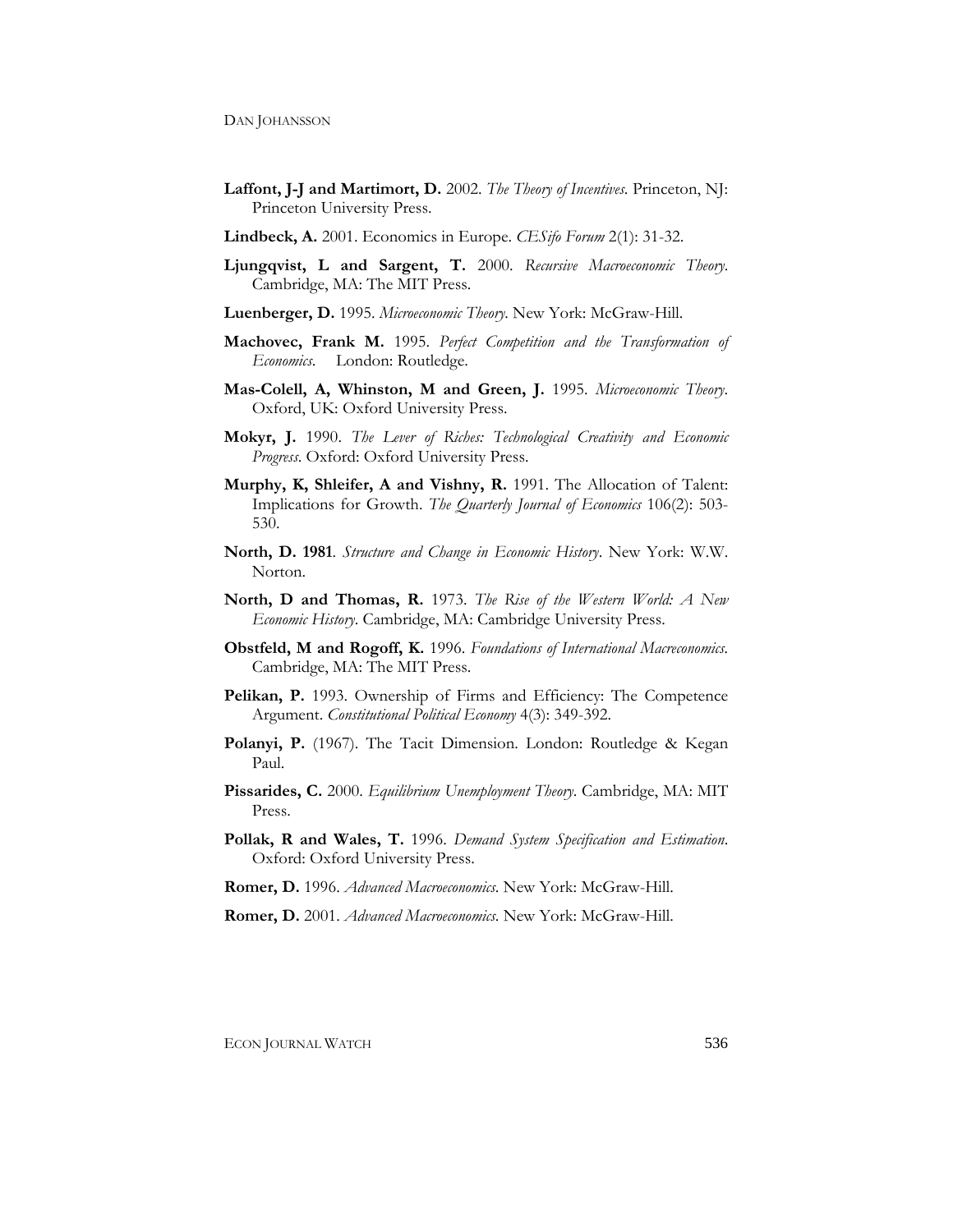- **Rosenberg, N and Birdzell, L.** 1986. *How the West Grew Rich: The Economic Transformation of the Industrial World*. New York: Basic Books Inc.
- **Sargent, T.** 1987. *Macroeconomic Theory: Economic Theory, Econometrics and Mathematical Economics*. Boston: Academic Press.
- **Schmalensee, R and Willig R (ed.).** 1989. *Handbook of Industrial Organization: Volume 1 and Volume II*. Amsterdam: North Holland.
- **Schumpeter, J.** 1934. *The Theory of Economic Development*. New Brunswick: Transaction Publishers.
- **Schumpeter, J.** 1942. *Capitalism, Socialism and Democracy*. New York: Harper & Row.
- **Simon, H.** 1955. A Behavioral Model of Rational Choice. *Quarterly Journal of Economics* 69(1): 99-118.
- **Simon, H.** 1990. Invariants of Human Behavior. *Annual Review of Psychology* 4(1): 1-19.
- **Stankiewicz, R. 2000.** The Concept of 'Design Space'. in Ziman, J (ed.), *Technological Innovation as an Evolutionary Process*. Cambridge, UK: Cambridge University Press, 234-247.
- **Stokey, N and Lucas, R.** 1989. *Recursive Methods in Economic Dynamics*. Cambridge, MA: Harvard University Press.
- **Tirole, J.** 1989. *The Theory of Industrial Organisation*. Cambridge, MA: MIT Press.
- **Tollison, R.** 1997. "Rent Seeking", i Mueller, D (red), *Perspectives on Public Choice: A Handbook*, Cambridge University Press, Cambridge, UK, s 506-525.

**Walsh, C.** 1998. *Monetary Theory and Policy*. Cambridge, MA: MIT Press.

**Varian, H.** 1992. *Microeconomic Analysis*. New York: W&W Norton & Co.

537 VOLUME 1, NUMBER 3, DECEMBER 2004